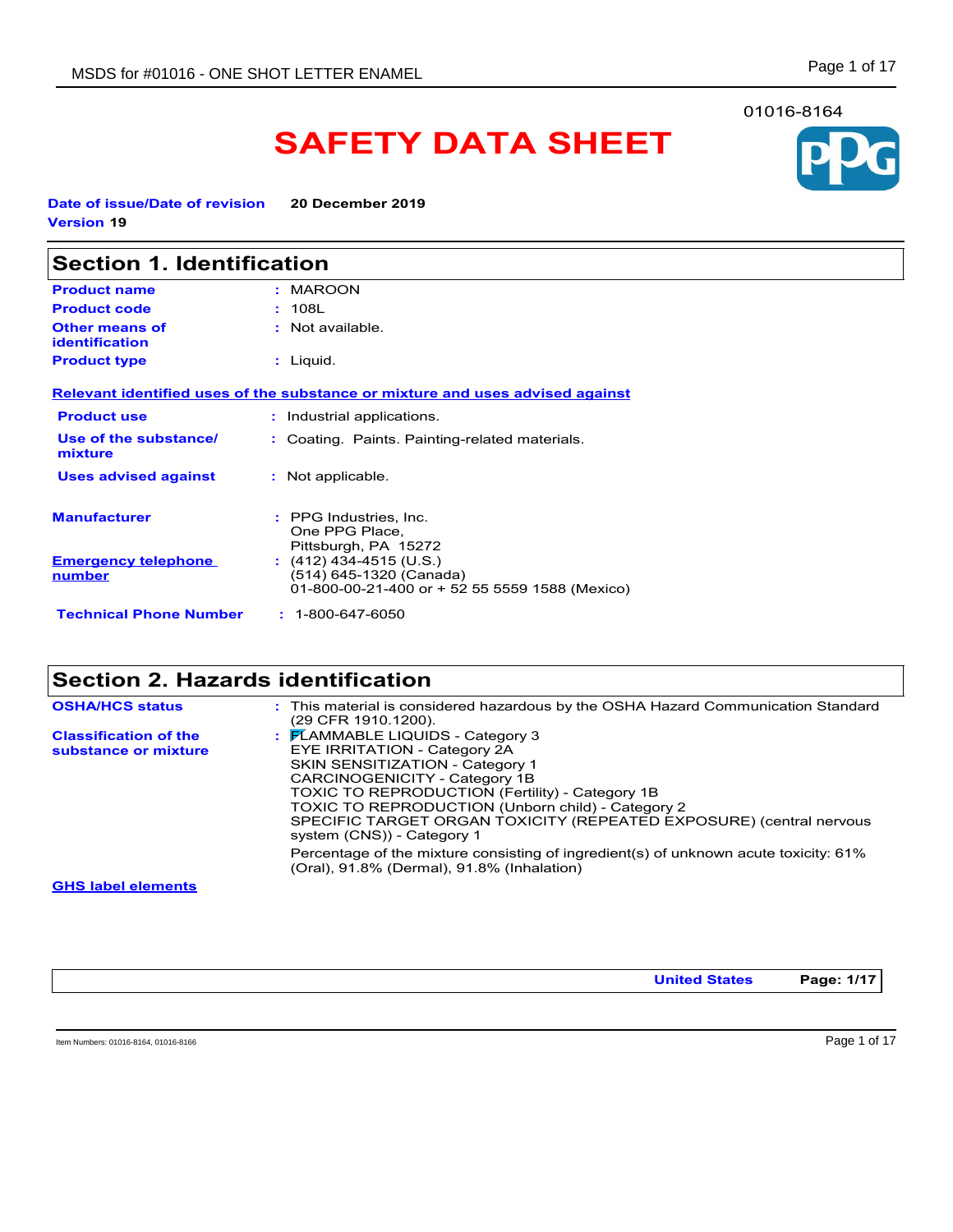# **Product code 108L Date of issue 20 December 2019 Version 19**

| <b>Section 2. Hazards identification</b>   |                                                                                                                                                                                                                                                                                                                                                                                                                                                                                                                                                                                                                                                                                                                                 |
|--------------------------------------------|---------------------------------------------------------------------------------------------------------------------------------------------------------------------------------------------------------------------------------------------------------------------------------------------------------------------------------------------------------------------------------------------------------------------------------------------------------------------------------------------------------------------------------------------------------------------------------------------------------------------------------------------------------------------------------------------------------------------------------|
| <b>Hazard pictograms</b>                   |                                                                                                                                                                                                                                                                                                                                                                                                                                                                                                                                                                                                                                                                                                                                 |
| <b>Signal word</b>                         | : Danger                                                                                                                                                                                                                                                                                                                                                                                                                                                                                                                                                                                                                                                                                                                        |
| <b>Hazard statements</b>                   | $\mathbf{F}$ Mammable liquid and vapor.<br>Causes serious eye irritation.<br>May cause an allergic skin reaction.<br>May cause cancer.<br>May damage fertility.<br>Suspected of damaging the unborn child.<br>Causes damage to organs through prolonged or repeated exposure. (central nervous<br>system (CNS))                                                                                                                                                                                                                                                                                                                                                                                                                 |
| <b>Precautionary statements</b>            |                                                                                                                                                                                                                                                                                                                                                                                                                                                                                                                                                                                                                                                                                                                                 |
| <b>Prevention</b>                          | : Obtain special instructions before use. Do not handle until all safety precautions have<br>been read and understood. Wear protective gloves. Wear eye or face protection.<br>Wear protective clothing. Keep away from heat, hot surfaces, sparks, open flames and<br>other ignition sources. No smoking. Use explosion-proof electrical, ventilating, lighting<br>and all material-handling equipment. Use only non-sparking tools. Take precautionary<br>measures against static discharge. Keep container tightly closed. Do not breathe vapor.<br>Do not eat, drink or smoke when using this product. Wash hands thoroughly after<br>handling. Contaminated work clothing must not be allowed out of the workplace.        |
| <b>Response</b>                            | : Get medical attention if you feel unwell. IF exposed or concerned: Get medical<br>attention. IF ON SKIN (or hair): Take off immediately all contaminated clothing. Rinse<br>skin with water or shower. IF ON SKIN: Wash with plenty of soap and water. Wash<br>contaminated clothing before reuse. If skin irritation or rash occurs: Get medical<br>attention. IF IN EYES: Rinse cautiously with water for several minutes. Remove<br>contact lenses, if present and easy to do. Continue rinsing. If eye irritation persists: Get<br>medical attention.                                                                                                                                                                     |
| <b>Storage</b>                             | : Store locked up. Store in a well-ventilated place. Keep cool.                                                                                                                                                                                                                                                                                                                                                                                                                                                                                                                                                                                                                                                                 |
| <b>Disposal</b>                            | : Dispose of contents and container in accordance with all local, regional, national and<br>international regulations.                                                                                                                                                                                                                                                                                                                                                                                                                                                                                                                                                                                                          |
| <b>Supplemental label</b><br>elements      | : Sanding and grinding dusts may be harmful if inhaled. Repeated exposure to high vapor<br>concentrations may cause irritation of the respiratory system and permanent brain and<br>nervous system damage. Inhalation of vapor/aerosol concentrations above the<br>recommended exposure limits causes headaches, drowsiness and nausea and may<br>lead to unconsciousness or death. Avoid contact with skin and clothing. Wash<br>thoroughly after handling. Emits toxic fumes when heated. DANGER - RAGS, STEEL<br>WOOL OR WASTE SOAKED WITH THIS PRODUCT MAY SPONTANEOUSLY<br>CATCH FIRE IF IMPROPERLY DISCARDED. IMMEDIATELY AFTER EACH USE.<br>PLACE RAGS, STEEL WOOL OR WASTE IN A SEALED WATER-FILLED METAL<br>CONTAINER. |
| <b>Hazards not otherwise</b><br>classified | : Prolonged or repeated contact may dry skin and cause irritation.                                                                                                                                                                                                                                                                                                                                                                                                                                                                                                                                                                                                                                                              |

**United States Page: 2/17**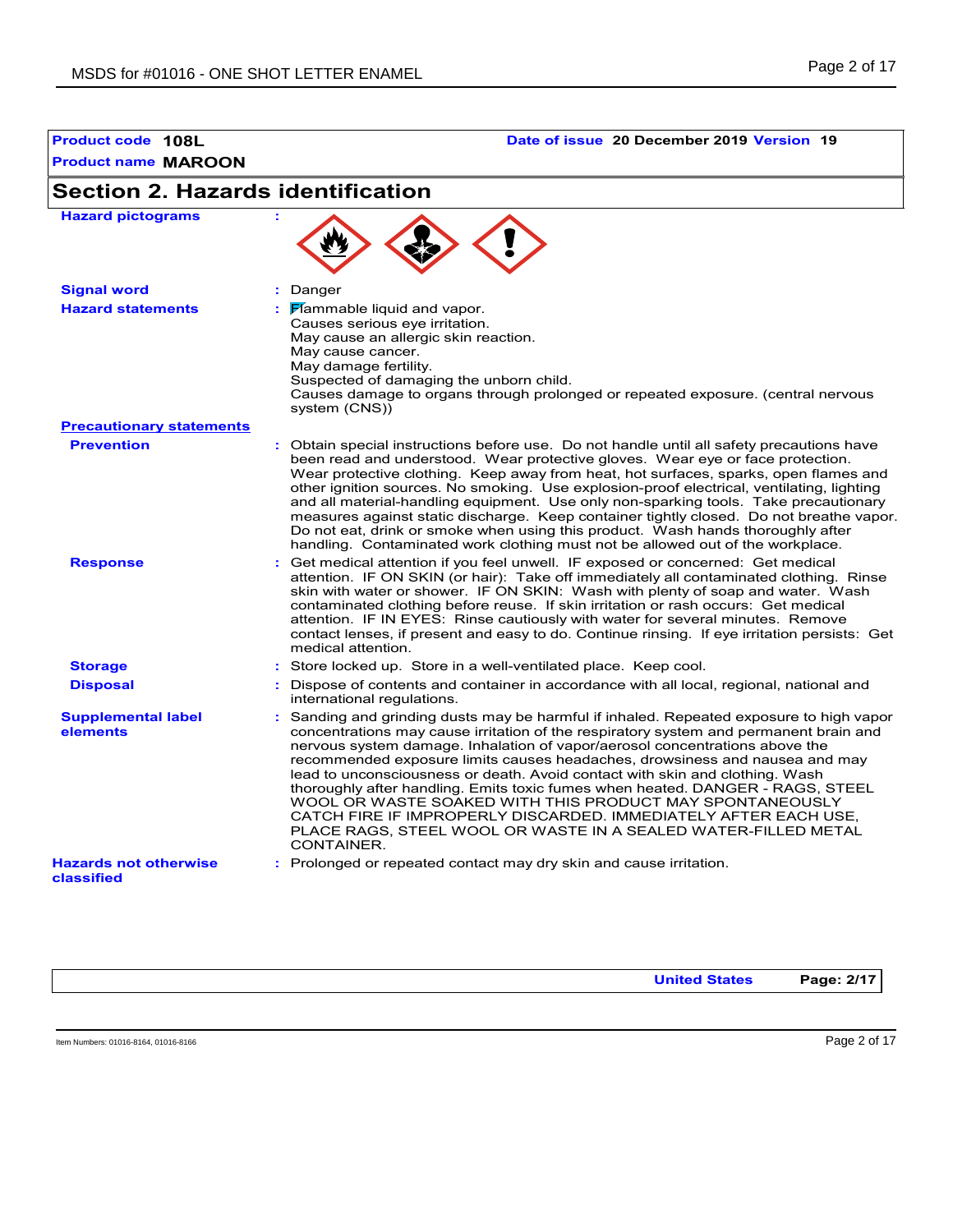# **Product code 108L Date of issue 20 December 2019 Version 19**

# **Section 3. Composition/information on ingredients**

**Substance/mixture :**

Mixture **Product name :** MAROON

| <b>Ingredient name</b>                                         | $\frac{9}{6}$ | <b>CAS number</b> |
|----------------------------------------------------------------|---------------|-------------------|
| Stoddard solvent                                               | $≥10 - ≤20$   | 8052-41-3         |
| Naphtha (petroleum), hydrotreated heavy                        | $≥10 - ≤18$   | 64742-48-9        |
| Distillates (petroleum), hydrotreated light                    | $≥5.0 - ≤10$  | 64742-47-8        |
| manganese, 4-[(4-chloro-5-methyl-2-sulfophenyl)azo]-3-hydroxy- | $≥5.0 - ≤10$  | 12238-31-2        |
| 2-naphthalenecarboxylic acid complex                           |               |                   |
| xvlene                                                         | $≤1.6$        | 1330-20-7         |
| cobalt bis(2-ethylhexanoate)                                   | $ $ < 1.0     | 136-52-7          |
| 2-ethylhexanoic acid, zirconium salt                           | $\leq 1.0$    | 22464-99-9        |
| ethylbenzene                                                   | $\leq 1.0$    | 100-41-4          |
| 2-butanone oxime                                               | < 1.0         | $96-29-7$         |

SUB codes represent substances without registered CAS Numbers.

Any concentration shown as a range is to protect confidentiality or is due to batch variation.

**There are no additional ingredients present which, within the current knowledge of the supplier and in the concentrations applicable, are classified as hazardous to health or the environment and hence require reporting in this section.**

**Occupational exposure limits, if available, are listed in Section 8.**

# **Section 4. First aid measures**

If ingestion, irritation, any type of overexposure or symptoms of overexposure occur during or persists after use of this product, contact a POISON CONTROL CENTER, EMERGENCY ROOM OR PHYSICIAN immediately; have Safety Data Sheet information available. Never give anything by mouth to an unconscious or convulsing person.

| <b>Description of necessary first aid measures</b> |                                                                                                                                                                                                        |  |
|----------------------------------------------------|--------------------------------------------------------------------------------------------------------------------------------------------------------------------------------------------------------|--|
| <b>Eye contact</b>                                 | : Remove contact lenses, irrigate copiously with clean, fresh water, holding the eyelids<br>apart for at least 10 minutes and seek immediate medical advice.                                           |  |
| <b>Inhalation</b>                                  | : Remove to fresh air. Keep person warm and at rest. If not breathing, if breathing is<br>irregular or if respiratory arrest occurs, provide artificial respiration or oxygen by trained<br>personnel. |  |
| <b>Skin contact</b>                                | : Remove contaminated clothing and shoes. Wash skin thoroughly with soap and water<br>or use recognized skin cleanser. Do NOT use solvents or thinners.                                                |  |
| <b>Ingestion</b>                                   | : If swallowed, seek medical advice immediately and show this container or label. Keep<br>person warm and at rest. Do NOT induce vomiting.                                                             |  |

#### **Most important symptoms/effects, acute and delayed**

| <b>Potential acute health effects</b> |                                                                                                         |
|---------------------------------------|---------------------------------------------------------------------------------------------------------|
| <b>Eye contact</b>                    | : Causes serious eye irritation.                                                                        |
| <b>Inhalation</b>                     | : No known significant effects or critical hazards.                                                     |
| <b>Skin contact</b>                   | : Defatting to the skin. May cause skin dryness and irritation. May cause an allergic skin<br>reaction. |
| <b>Ingestion</b>                      | : No known significant effects or critical hazards.                                                     |
| <b>Over-exposure signs/symptoms</b>   |                                                                                                         |

**United States Page: 3/17**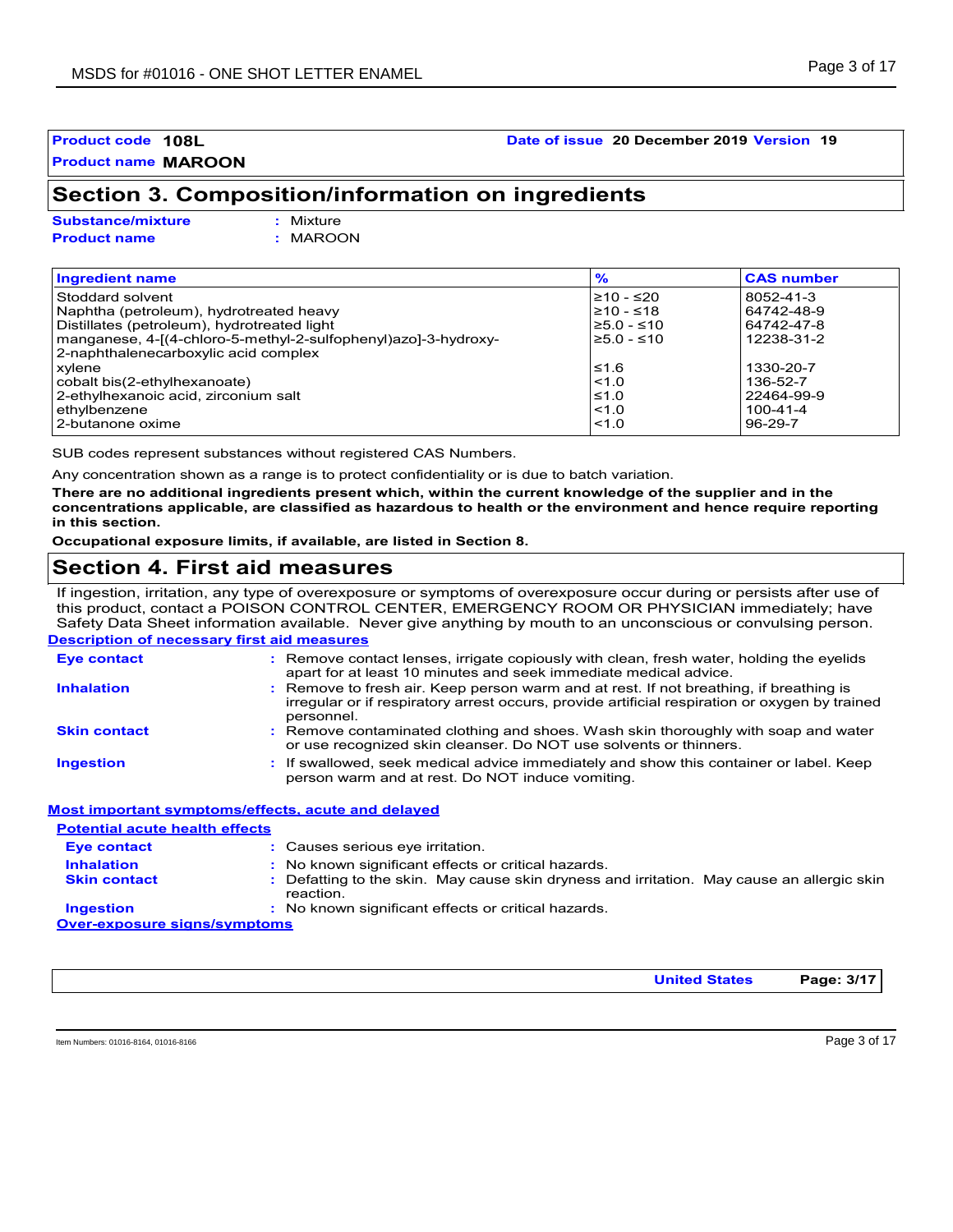# **Product code 108L Date of issue 20 December 2019 Version 19**

# **Section 4. First aid measures**

| <b>Eye contact</b>  | : Adverse symptoms may include the following:<br>pain or irritation<br>watering<br>redness                                                                                  |
|---------------------|-----------------------------------------------------------------------------------------------------------------------------------------------------------------------------|
| <b>Inhalation</b>   | : Adverse symptoms may include the following:<br>reduced fetal weight<br>increase in fetal deaths<br>skeletal malformations                                                 |
| <b>Skin contact</b> | : Adverse symptoms may include the following:<br>irritation<br>redness<br>dryness<br>cracking<br>reduced fetal weight<br>increase in fetal deaths<br>skeletal malformations |
| <b>Ingestion</b>    | : Adverse symptoms may include the following:<br>reduced fetal weight<br>increase in fetal deaths<br>skeletal malformations                                                 |

### **Indication of immediate medical attention and special treatment needed, if necessary**

| <b>Notes to physician</b><br><b>Specific treatments</b> | In case of inhalation of decomposition products in a fire, symptoms may be delayed.<br>The exposed person may need to be kept under medical surveillance for 48 hours.<br>: No specific treatment.                                                                                                                                                                                                            |
|---------------------------------------------------------|---------------------------------------------------------------------------------------------------------------------------------------------------------------------------------------------------------------------------------------------------------------------------------------------------------------------------------------------------------------------------------------------------------------|
| <b>Protection of first-aiders</b>                       | No action shall be taken involving any personal risk or without suitable training. If it is<br>suspected that fumes are still present, the rescuer should wear an appropriate mask or<br>self-contained breathing apparatus. It may be dangerous to the person providing aid to<br>give mouth-to-mouth resuscitation. Wash contaminated clothing thoroughly with water<br>before removing it, or wear gloves. |

**See toxicological information (Section 11)**

# **Section 5. Fire-fighting measures**

| <b>Extinguishing media</b>                           |                                                                                                                                                                                                                                                                                                                                                                                                         |
|------------------------------------------------------|---------------------------------------------------------------------------------------------------------------------------------------------------------------------------------------------------------------------------------------------------------------------------------------------------------------------------------------------------------------------------------------------------------|
| <b>Suitable extinguishing</b><br>media               | : Use dry chemical, $CO2$ , water spray (fog) or foam.                                                                                                                                                                                                                                                                                                                                                  |
| Unsuitable extinguishing<br>media                    | Do not use water jet.                                                                                                                                                                                                                                                                                                                                                                                   |
| <b>Specific hazards arising</b><br>from the chemical | : Flammable liquid and vapor. In a fire or if heated, a pressure increase will occur and<br>the container may burst, with the risk of a subsequent explosion. Runoff to sewer may<br>create fire or explosion hazard. This material is harmful to aquatic life. Fire water<br>contaminated with this material must be contained and prevented from being discharged<br>to any waterway, sewer or drain. |

**United States Page: 4/17**

Item Numbers: 01016-8164, 01016-8166 Page 4 of 17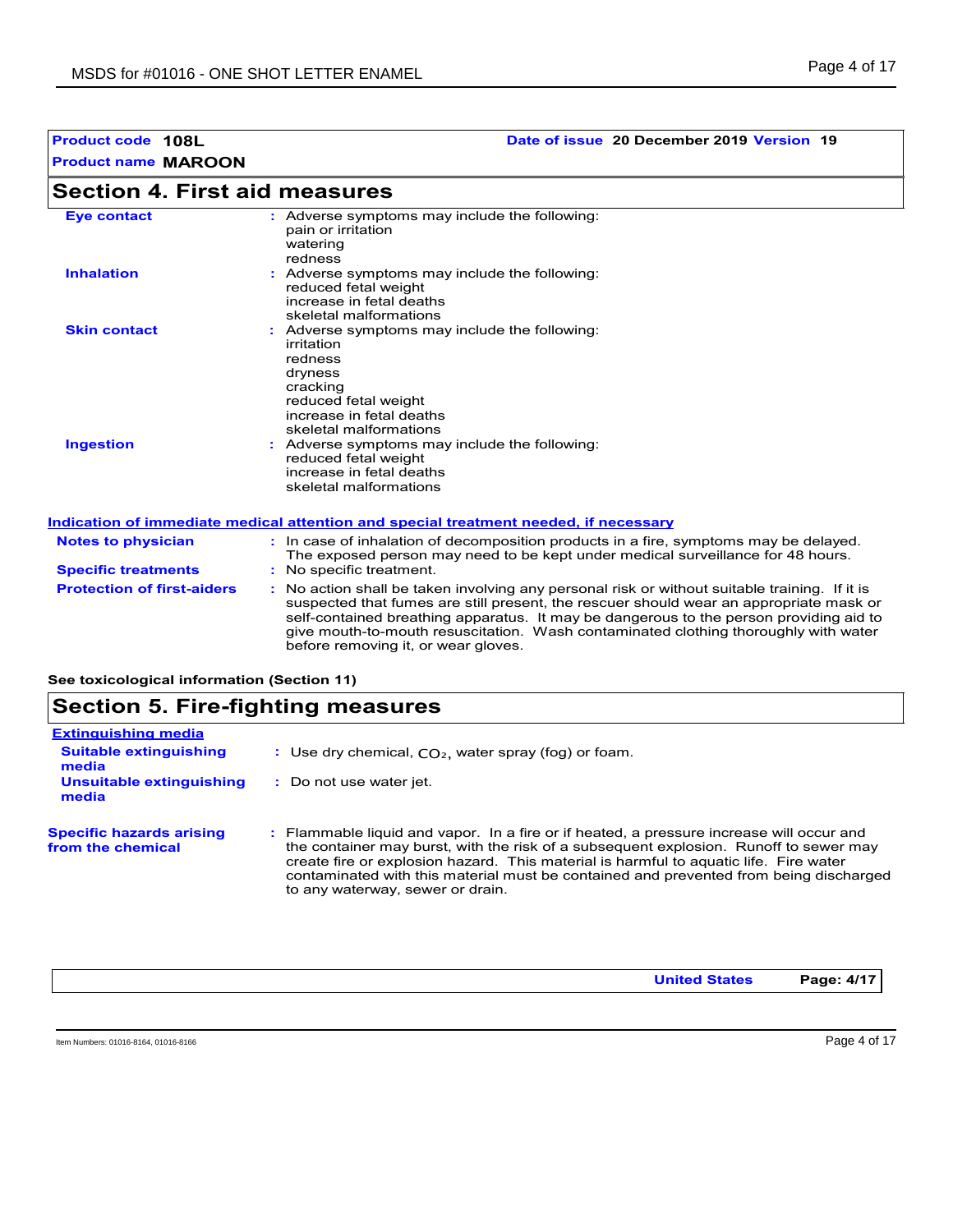# **Product code 108L Date of issue 20 December 2019 Version 19**

# **Section 5. Fire-fighting measures**

| <b>Hazardous thermal</b><br>decomposition products       | Decomposition products may include the following materials:<br>carbon oxides<br>nitrogen oxides<br>sulfur oxides<br>halogenated compounds<br>metal oxide/oxides                                                                                                                                                               |
|----------------------------------------------------------|-------------------------------------------------------------------------------------------------------------------------------------------------------------------------------------------------------------------------------------------------------------------------------------------------------------------------------|
| <b>Special protective actions</b><br>for fire-fighters   | : Promptly isolate the scene by removing all persons from the vicinity of the incident if<br>there is a fire. No action shall be taken involving any personal risk or without suitable<br>training. Move containers from fire area if this can be done without risk. Use water<br>spray to keep fire-exposed containers cool. |
| <b>Special protective</b><br>equipment for fire-fighters | : Fire-fighters should wear appropriate protective equipment and self-contained breathing<br>apparatus (SCBA) with a full face-piece operated in positive pressure mode.                                                                                                                                                      |

# **Section 6. Accidental release measures**

|                                                              | <b>Personal precautions, protective equipment and emergency procedures</b>                                                                                                                                                                                                                                                                                                                                                                                                                                                                                                                                                                                                                                                                                         |
|--------------------------------------------------------------|--------------------------------------------------------------------------------------------------------------------------------------------------------------------------------------------------------------------------------------------------------------------------------------------------------------------------------------------------------------------------------------------------------------------------------------------------------------------------------------------------------------------------------------------------------------------------------------------------------------------------------------------------------------------------------------------------------------------------------------------------------------------|
| For non-emergency<br>personnel                               | : No action shall be taken involving any personal risk or without suitable training.<br>Evacuate surrounding areas. Keep unnecessary and unprotected personnel from<br>entering. Do not touch or walk through spilled material. Shut off all ignition sources.<br>No flares, smoking or flames in hazard area. Avoid breathing vapor or mist. Provide<br>adequate ventilation. Wear appropriate respirator when ventilation is inadequate. Put<br>on appropriate personal protective equipment.                                                                                                                                                                                                                                                                    |
| For emergency responders                                     | : If specialized clothing is required to deal with the spillage, take note of any information in<br>Section 8 on suitable and unsuitable materials. See also the information in "For non-<br>emergency personnel".                                                                                                                                                                                                                                                                                                                                                                                                                                                                                                                                                 |
| <b>Environmental precautions</b>                             | : Avoid dispersal of spilled material and runoff and contact with soil, waterways, drains<br>and sewers. Inform the relevant authorities if the product has caused environmental<br>pollution (sewers, waterways, soil or air).                                                                                                                                                                                                                                                                                                                                                                                                                                                                                                                                    |
| <b>Methods and materials for containment and cleaning up</b> |                                                                                                                                                                                                                                                                                                                                                                                                                                                                                                                                                                                                                                                                                                                                                                    |
| <b>Small spill</b>                                           | : Stop leak if without risk. Move containers from spill area. Use spark-proof tools and<br>explosion-proof equipment. Dilute with water and mop up if water-soluble. Alternatively,<br>or if water-insoluble, absorb with an inert dry material and place in an appropriate waste<br>disposal container. Dispose of via a licensed waste disposal contractor.                                                                                                                                                                                                                                                                                                                                                                                                      |
| <b>Large spill</b>                                           | Stop leak if without risk. Move containers from spill area. Use spark-proof tools and<br>explosion-proof equipment. Approach release from upwind. Prevent entry into sewers,<br>water courses, basements or confined areas. Wash spillages into an effluent treatment<br>plant or proceed as follows. Contain and collect spillage with non-combustible,<br>absorbent material e.g. sand, earth, vermiculite or diatomaceous earth and place in<br>container for disposal according to local regulations (see Section 13). Dispose of via a<br>licensed waste disposal contractor. Contaminated absorbent material may pose the<br>same hazard as the spilled product. Note: see Section 1 for emergency contact<br>information and Section 13 for waste disposal. |

**United States Page: 5/17**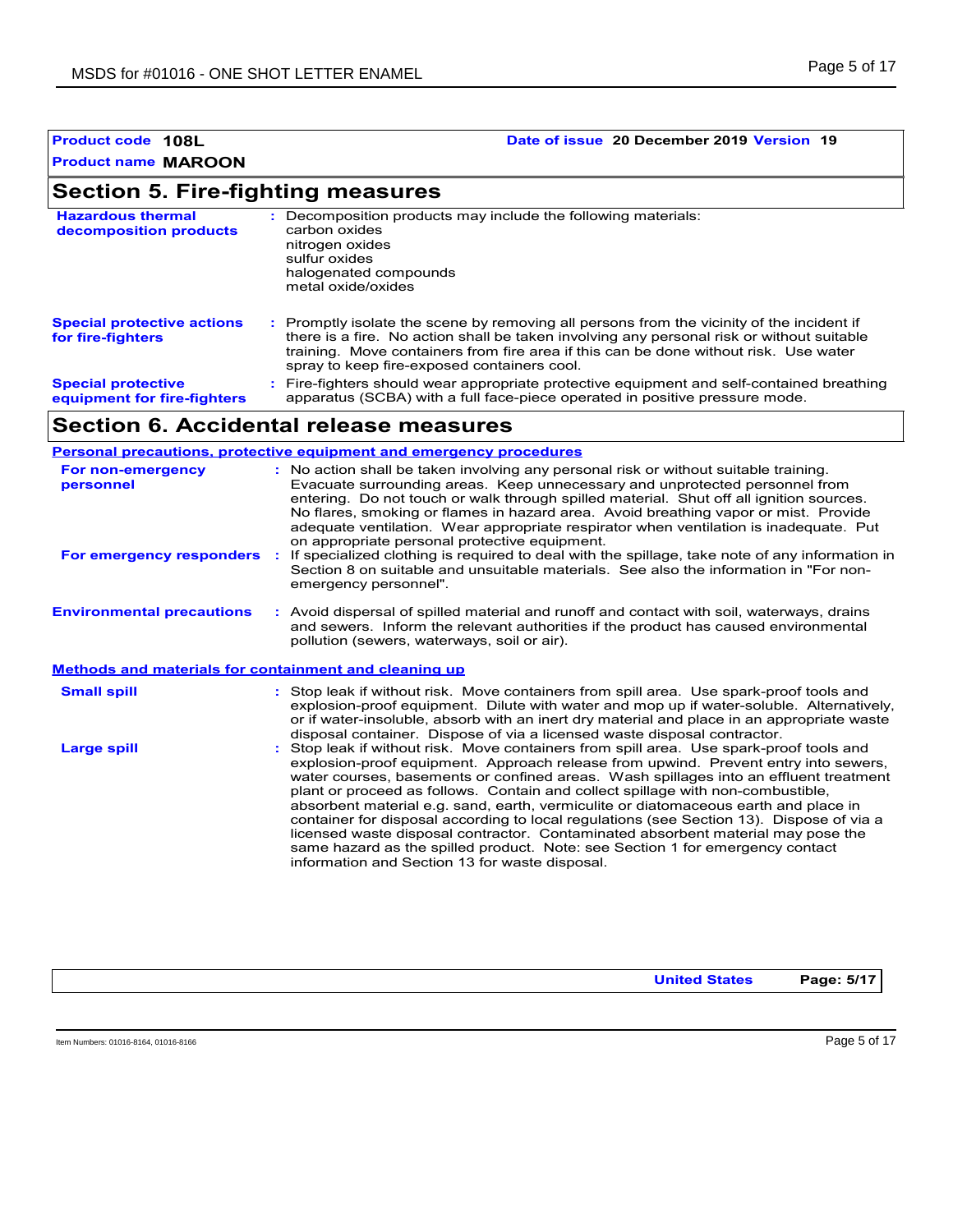# **Product code 108L Date of issue 20 December 2019 Version 19**

# **Section 7. Handling and storage**

| <b>Precautions for safe handling</b>                                             |                                                                                                                                                                                                                                                                                                                                                                                                                                                                                                                                                                                                                                                                                                                                                                                                                                                                                                                                                                                                                                                                                                                                                                     |
|----------------------------------------------------------------------------------|---------------------------------------------------------------------------------------------------------------------------------------------------------------------------------------------------------------------------------------------------------------------------------------------------------------------------------------------------------------------------------------------------------------------------------------------------------------------------------------------------------------------------------------------------------------------------------------------------------------------------------------------------------------------------------------------------------------------------------------------------------------------------------------------------------------------------------------------------------------------------------------------------------------------------------------------------------------------------------------------------------------------------------------------------------------------------------------------------------------------------------------------------------------------|
| <b>Protective measures</b>                                                       | : Put on appropriate personal protective equipment (see Section 8). Persons with a<br>history of skin sensitization problems should not be employed in any process in which<br>this product is used. Avoid exposure - obtain special instructions before use. Avoid<br>exposure during pregnancy. Do not handle until all safety precautions have been read<br>and understood. Do not get in eyes or on skin or clothing. Do not breathe vapor or mist.<br>Do not ingest. Use only with adequate ventilation. Wear appropriate respirator when<br>ventilation is inadequate. Do not enter storage areas and confined spaces unless<br>adequately ventilated. Keep in the original container or an approved alternative made<br>from a compatible material, kept tightly closed when not in use. Store and use away<br>from heat, sparks, open flame or any other ignition source. Use explosion-proof<br>electrical (ventilating, lighting and material handling) equipment. Use only non-sparking<br>tools. Take precautionary measures against electrostatic discharges. Empty containers<br>retain product residue and can be hazardous. Do not reuse container. |
| <b>Special precautions</b>                                                       | Ingestion of product or cured coating may be harmful. Materials such as cleaning rags,<br>paper wipes and protective clothing, which are contaminated with the product may<br>spontaneously self-ignite some hours later. To avoid the risks of fires, all contaminated<br>materials should be stored in purpose-built containers or in metal containers with tight-<br>fitting, self-closing lids. Contaminated materials should be removed from the workplace<br>at the end of each working day and be stored outside. If this material is part of a<br>multiple component system, read the Safety Data Sheet(s) for the other component or<br>components before blending as the resulting mixture may have the hazards of all of its<br>parts.                                                                                                                                                                                                                                                                                                                                                                                                                   |
| <b>Advice on general</b><br>occupational hygiene                                 | Eating, drinking and smoking should be prohibited in areas where this material is<br>handled, stored and processed. Workers should wash hands and face before eating,<br>drinking and smoking. Remove contaminated clothing and protective equipment before<br>entering eating areas. See also Section 8 for additional information on hygiene<br>measures.                                                                                                                                                                                                                                                                                                                                                                                                                                                                                                                                                                                                                                                                                                                                                                                                         |
| <b>Conditions for safe storage,</b><br>including any<br><b>incompatibilities</b> | $\triangleright$ not store below the following temperature: 5°C (41°F). Store in accordance with<br>local regulations. Store in a segregated and approved area. Store in original container<br>protected from direct sunlight in a dry, cool and well-ventilated area, away from<br>incompatible materials (see Section 10) and food and drink. Store locked up. Eliminate<br>all ignition sources. Separate from oxidizing materials. Keep container tightly closed<br>and sealed until ready for use. Containers that have been opened must be carefully<br>resealed and kept upright to prevent leakage. Do not store in unlabeled containers.<br>Use appropriate containment to avoid environmental contamination.                                                                                                                                                                                                                                                                                                                                                                                                                                              |

# **Section 8. Exposure controls/personal protection**

**Control parameters Occupational exposure limits**

**United States Page: 6/17**

Item Numbers: 01016-8164, 01016-8166 **Page 6 of 17**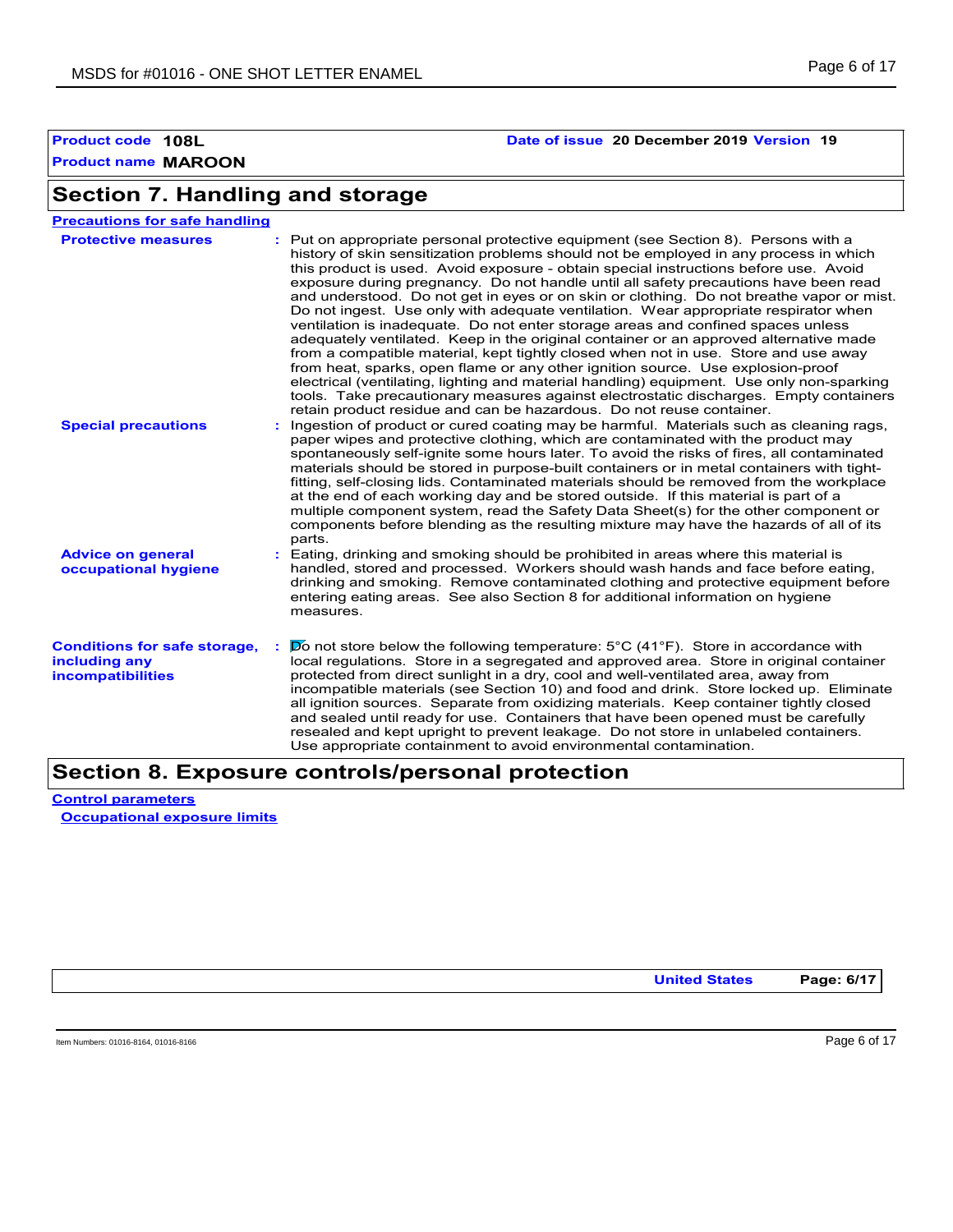| Product code 108L<br><b>Product name MAROON</b>                                                                                                                                                                                                                                                    | Date of issue 20 December 2019 Version 19                                                                                                                                                                                                                                                                             |
|----------------------------------------------------------------------------------------------------------------------------------------------------------------------------------------------------------------------------------------------------------------------------------------------------|-----------------------------------------------------------------------------------------------------------------------------------------------------------------------------------------------------------------------------------------------------------------------------------------------------------------------|
| Section 8. Exposure controls/personal protection                                                                                                                                                                                                                                                   |                                                                                                                                                                                                                                                                                                                       |
| <b>Ingredient name</b>                                                                                                                                                                                                                                                                             | <b>Exposure limits</b>                                                                                                                                                                                                                                                                                                |
| Stoddard solvent<br>Naphtha (petroleum), hydrotreated heavy                                                                                                                                                                                                                                        | ACGIH TLV (United States, 3/2019).<br>TWA: 525 mg/m <sup>3</sup> 8 hours.<br>TWA: 100 ppm 8 hours.<br>OSHA PEL (United States, 5/2018).<br>TWA: $2900 \text{ mg/m}^3$ 8 hours.<br>TWA: 500 ppm 8 hours.<br>None.                                                                                                      |
| Distillates (petroleum), hydrotreated light                                                                                                                                                                                                                                                        | ACGIH TLV (United States, 3/2019).<br>Absorbed through skin.<br>TWA: 200 mg/m <sup>3</sup> , (as total hydrocarbon<br>vapor) 8 hours.                                                                                                                                                                                 |
| manganese, 4-[(4-chloro-5-methyl-2-sulfophenyl)azo]-3-hydroxy-<br>2-naphthalenecarboxylic acid complex                                                                                                                                                                                             | ACGIH TLV (United States, 3/2019).                                                                                                                                                                                                                                                                                    |
| xylene                                                                                                                                                                                                                                                                                             | TWA: 0.1 mg/m <sup>3</sup> , (as Mn) 8 hours. Form:<br>Inhalable fraction<br>TWA: 0.02 mg/m <sup>3</sup> , (as Mn) 8 hours. Form:<br>Respirable fraction<br>OSHA PEL (United States, 5/2018).<br>CEIL: 5 mg/m <sup>3</sup> , (as Mn)<br>ACGIH TLV (United States, 3/2019).<br>STEL: 651 mg/m <sup>3</sup> 15 minutes. |
| cobalt bis(2-ethylhexanoate)                                                                                                                                                                                                                                                                       | STEL: 150 ppm 15 minutes.<br>TWA: $434$ mg/m <sup>3</sup> 8 hours.<br>TWA: 100 ppm 8 hours.<br>OSHA PEL (United States, 5/2018).<br>TWA: $435 \text{ mg/m}^3$ 8 hours.<br>TWA: 100 ppm 8 hours.<br>ACGIH TLV (United States, 3/2019). Skin                                                                            |
| 2-ethylhexanoic acid, zirconium salt                                                                                                                                                                                                                                                               | sensitizer. Inhalation sensitizer.<br>TWA: $0.02$ mg/m <sup>3</sup> , (as Co) 8 hours.<br>ACGIH TLV (United States, 3/2019).                                                                                                                                                                                          |
|                                                                                                                                                                                                                                                                                                    | STEL: 10 mg/m <sup>3</sup> , (as Zr) 15 minutes.<br>TWA: 5 mg/m <sup>3</sup> , (as Zr) 8 hours.<br>OSHA PEL (United States, 5/2018).<br>TWA: 5 mg/m <sup>3</sup> , (as Zr) 8 hours.                                                                                                                                   |
| ethylbenzene                                                                                                                                                                                                                                                                                       | ACGIH TLV (United States, 3/2019).<br>TWA: 20 ppm 8 hours.<br>OSHA PEL (United States, 5/2018).<br>TWA: $435 \text{ mg/m}^3$ 8 hours.                                                                                                                                                                                 |
| 2-butanone oxime                                                                                                                                                                                                                                                                                   | TWA: 100 ppm 8 hours.<br>IPEL (PPG).<br>TWA: 3 ppm<br>STEL: 9 ppm                                                                                                                                                                                                                                                     |
| Key to abbreviations                                                                                                                                                                                                                                                                               |                                                                                                                                                                                                                                                                                                                       |
| = Acceptable Maximum Peak<br>A<br><b>ACGIH</b><br>= American Conference of Governmental Industrial Hygienists.<br>$=$ Ceiling Limit<br>С<br>F<br>$=$ Fume<br><b>IPEL</b><br>= Internal Permissible Exposure Limit<br>OSHA<br>= Occupational Safety and Health Administration.<br>= Respirable<br>R | s<br>= Potential skin absorption<br><b>SR</b><br>Respiratory sensitization<br>$=$<br>SS<br>$=$ Skin sensitization<br>STEL<br>= Short term Exposure limit values<br>TD<br>$=$ Total dust<br><b>TLV</b><br>= Threshold Limit Value<br><b>TWA</b><br>= Time Weighted Average                                             |

**United States Page: 7/17**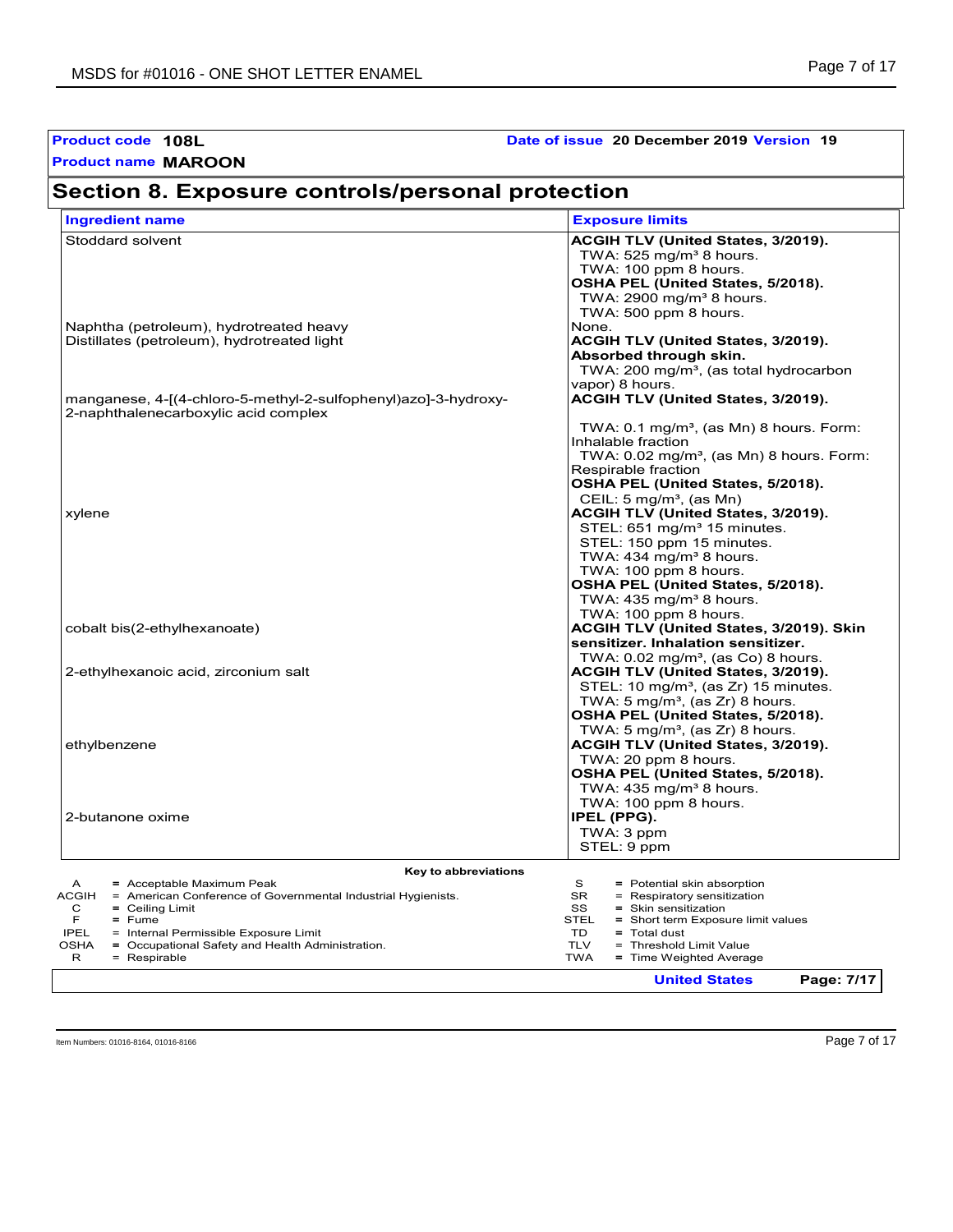# **Product code 108L Date of issue 20 December 2019 Version 19**

# **Section 8. Exposure controls/personal protection**

Z = OSHA 29 CFR 1910.1200 Subpart Z - Toxic and Hazardous Substances

**Consult local authorities for acceptable exposure limits.**

| procedures                                 | Recommended monitoring : If this product contains ingredients with exposure limits, personal, workplace<br>atmosphere or biological monitoring may be required to determine the effectiveness of<br>the ventilation or other control measures and/or the necessity to use respiratory<br>protective equipment. Reference should be made to appropriate monitoring standards.<br>Reference to national guidance documents for methods for the determination of<br>hazardous substances will also be required.                                                                                                           |
|--------------------------------------------|------------------------------------------------------------------------------------------------------------------------------------------------------------------------------------------------------------------------------------------------------------------------------------------------------------------------------------------------------------------------------------------------------------------------------------------------------------------------------------------------------------------------------------------------------------------------------------------------------------------------|
| <b>Appropriate engineering</b><br>controls | : Use only with adequate ventilation. Use process enclosures, local exhaust ventilation or<br>other engineering controls to keep worker exposure to airborne contaminants below any<br>recommended or statutory limits. The engineering controls also need to keep gas,<br>vapor or dust concentrations below any lower explosive limits. Use explosion-proof<br>ventilation equipment.                                                                                                                                                                                                                                |
| <b>Environmental exposure</b><br>controls  | : Emissions from ventilation or work process equipment should be checked to ensure<br>they comply with the requirements of environmental protection legislation. In some<br>cases, fume scrubbers, filters or engineering modifications to the process equipment<br>will be necessary to reduce emissions to acceptable levels.                                                                                                                                                                                                                                                                                        |
| <b>Individual protection measures</b>      |                                                                                                                                                                                                                                                                                                                                                                                                                                                                                                                                                                                                                        |
| <b>Hygiene measures</b>                    | : Wash hands, forearms and face thoroughly after handling chemical products, before<br>eating, smoking and using the lavatory and at the end of the working period.<br>Appropriate techniques should be used to remove potentially contaminated clothing.<br>Contaminated work clothing should not be allowed out of the workplace. Wash<br>contaminated clothing before reusing. Ensure that eyewash stations and safety<br>showers are close to the workstation location.                                                                                                                                            |
| <b>Eye/face protection</b>                 | : Chemical splash goggles.                                                                                                                                                                                                                                                                                                                                                                                                                                                                                                                                                                                             |
| <b>Skin protection</b>                     |                                                                                                                                                                                                                                                                                                                                                                                                                                                                                                                                                                                                                        |
| <b>Hand protection</b>                     | : Chemical-resistant, impervious gloves complying with an approved standard should be<br>worn at all times when handling chemical products if a risk assessment indicates this is<br>necessary. Considering the parameters specified by the glove manufacturer, check<br>during use that the gloves are still retaining their protective properties. It should be<br>noted that the time to breakthrough for any glove material may be different for different<br>glove manufacturers. In the case of mixtures, consisting of several substances, the<br>protection time of the gloves cannot be accurately estimated. |
| <b>Gloves</b>                              | : butyl rubber                                                                                                                                                                                                                                                                                                                                                                                                                                                                                                                                                                                                         |
| <b>Body protection</b>                     | : Personal protective equipment for the body should be selected based on the task being<br>performed and the risks involved and should be approved by a specialist before<br>handling this product. When there is a risk of ignition from static electricity, wear anti-<br>static protective clothing. For the greatest protection from static discharges, clothing<br>should include anti-static overalls, boots and gloves.                                                                                                                                                                                         |
| <b>Other skin protection</b>               | Appropriate footwear and any additional skin protection measures should be selected<br>based on the task being performed and the risks involved and should be approved by a<br>specialist before handling this product.                                                                                                                                                                                                                                                                                                                                                                                                |
| <b>Respiratory protection</b>              | : Respirator selection must be based on known or anticipated exposure levels, the<br>hazards of the product and the safe working limits of the selected respirator. If workers<br>are exposed to concentrations above the exposure limit, they must use appropriate,<br>certified respirators. Use a properly fitted, air-purifying or air-fed respirator complying<br>with an approved standard if a risk assessment indicates this is necessary.                                                                                                                                                                     |
|                                            | Page: 8/17<br><b>United States</b>                                                                                                                                                                                                                                                                                                                                                                                                                                                                                                                                                                                     |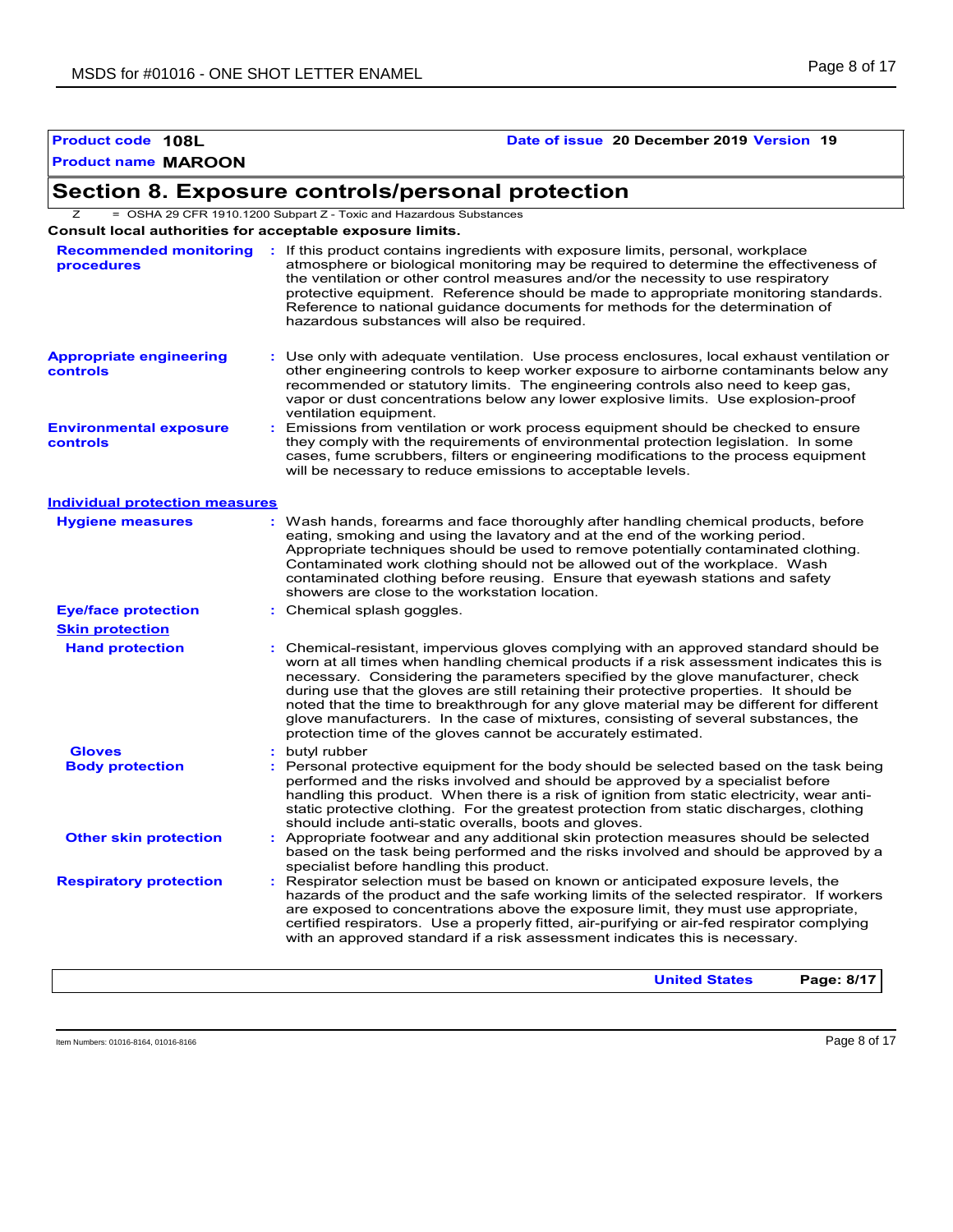# **Product name MAROON Product code 108L Date of issue 20 December 2019 Version 19**

**Appearance**

# **Section 9. Physical and chemical properties**

| <b>Appearance</b>                                 |                                                              |
|---------------------------------------------------|--------------------------------------------------------------|
| <b>Physical state</b>                             | $:$ Liquid.                                                  |
| <b>Color</b>                                      | $:$ Red.                                                     |
| Odor                                              | Not available.                                               |
| <b>Odor threshold</b>                             | Not available.                                               |
| рH                                                | : Not available.                                             |
| <b>Melting point</b>                              | : Not available.                                             |
| <b>Boiling point</b>                              | >37.78°C (>100°F)                                            |
| <b>Flash point</b>                                | : Closed cup: $38^{\circ}$ C (100.4 $^{\circ}$ F)            |
| <b>Auto-ignition temperature</b>                  | $:$ Not available.                                           |
| <b>Decomposition temperature</b>                  | $:$ Not available.                                           |
| <b>Flammability (solid, gas)</b>                  | $:$ Not available.                                           |
| Lower and upper explosive<br>(flammable) limits   | : Not available.                                             |
| <b>Evaporation rate</b>                           | $:$ Not available.                                           |
| <b>Vapor pressure</b>                             | : Not available.                                             |
| <b>Vapor density</b>                              | : Not available.                                             |
| <b>Relative density</b>                           | : 0.98                                                       |
| Density (Ibs / gal)                               | : 8.18                                                       |
| <b>Solubility</b>                                 | Partially soluble in the following materials: cold water.    |
| <b>Partition coefficient: n-</b><br>octanol/water | Not available.                                               |
| <b>Viscosity</b>                                  | Kinematic (40°C (104°F)): >0.21 cm <sup>2</sup> /s (>21 cSt) |
| <b>Volatility</b>                                 | 49% (v/v), 39.421% (w/w)                                     |
| % Solid. (w/w)                                    | 60.579<br>÷.                                                 |

# **Section 10. Stability and reactivity**

| <b>Reactivity</b>                            | : No specific test data related to reactivity available for this product or its ingredients.                                                  |
|----------------------------------------------|-----------------------------------------------------------------------------------------------------------------------------------------------|
| <b>Chemical stability</b>                    | : The product is stable.                                                                                                                      |
| <b>Possibility of hazardous</b><br>reactions | : Under normal conditions of storage and use, hazardous reactions will not occur.                                                             |
| <b>Conditions to avoid</b>                   | : When exposed to high temperatures may produce hazardous decomposition products.<br>Refer to protective measures listed in sections 7 and 8. |
| <b>Incompatible materials</b>                | : Keep away from the following materials to prevent strong exothermic reactions:<br>oxidizing agents, strong alkalis, strong acids.           |
| <b>Hazardous decomposition</b><br>products   | : Decomposition products may include the following materials: carbon monoxide, carbon<br>dioxide, smoke, oxides of nitrogen.                  |
|                                              | Page: 9/17<br><b>United States</b>                                                                                                            |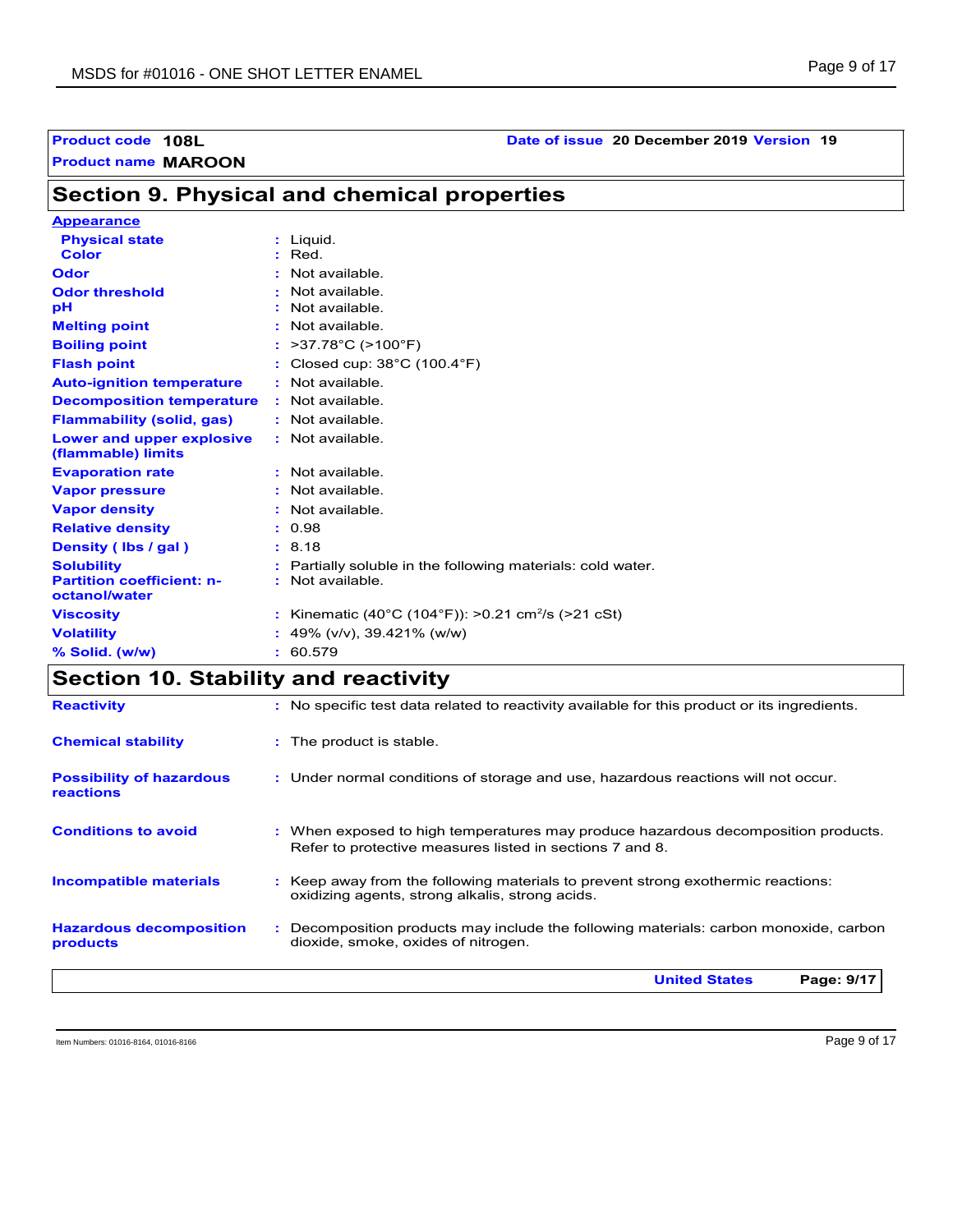## **Product code 108L Date of issue 20 December 2019 Version 19**

**Product name MAROON**

# **Section 11. Toxicological information**

## **Information on toxicological effects**

**Acute toxicity**

| <b>Product/ingredient name</b> | <b>Result</b>                | <b>Species</b> | <b>Dose</b> | <b>Exposure</b> |
|--------------------------------|------------------------------|----------------|-------------|-----------------|
| Stoddard solvent               | LD50 Oral                    | Rat            | $>5$ g/kg   |                 |
| Naphtha (petroleum),           | LD50 Oral                    | Rat            | $>6$ g/kg   |                 |
| hydrotreated heavy             |                              |                |             |                 |
| xylene                         | LD50 Dermal                  | Rabbit         | $>1.7$ g/kg |                 |
|                                | LD50 Oral                    | Rat            | $4.3$ g/kg  |                 |
| cobalt bis(2-ethylhexanoate)   | LD50 Dermal                  | Rabbit         | >5 g/kg     |                 |
|                                | LD50 Oral                    | Rat            | 3129 mg/kg  |                 |
| 2-ethylhexanoic acid,          | LD50 Dermal                  | Rabbit         | $>5$ g/kg   |                 |
| zirconium salt                 |                              |                |             |                 |
|                                | LD50 Oral                    | Rat            | >5 g/kg     |                 |
| ethylbenzene                   | <b>LC50 Inhalation Vapor</b> | Rat            | $17.8$ mg/l | 4 hours         |
|                                | LD50 Dermal                  | Rabbit         | 17.8 g/kg   |                 |
|                                | LD50 Oral                    | Rat            | $3.5$ g/kg  |                 |
| l 2-butanone oxime             | LD50 Oral                    | Rat            | 930 mg/kg   |                 |

#### **Conclusion/Summary : Irritation/Corrosion**

: There are no data available on the mixture itself.

| <b>Product/ingredient name</b> | <b>Result</b>             | <b>Species</b> | <b>Score</b> | l Exposure             | <b>Observation</b> |
|--------------------------------|---------------------------|----------------|--------------|------------------------|--------------------|
| xvlene                         | ISkin - Moderate irritant | Rabbit         |              | l 24 hours 500<br>l mq |                    |
| Conclusion Cummon              |                           |                |              |                        |                    |

| <b>Conclusion/Summary</b>                              |                                                      |               |                                                        |
|--------------------------------------------------------|------------------------------------------------------|---------------|--------------------------------------------------------|
| <b>Skin</b>                                            |                                                      |               | $:$ There are no data available on the mixture itself. |
| <b>Eyes</b>                                            |                                                      |               | $:$ There are no data available on the mixture itself. |
| <b>Respiratory</b>                                     |                                                      |               | $:$ There are no data available on the mixture itself. |
| <b>Sensitization</b>                                   |                                                      |               |                                                        |
| <b>Conclusion/Summary</b>                              |                                                      |               |                                                        |
| <b>Skin</b>                                            |                                                      |               | : There are no data available on the mixture itself.   |
| <b>Respiratory</b>                                     |                                                      |               | $:$ There are no data available on the mixture itself. |
| <b>Mutagenicity</b>                                    |                                                      |               |                                                        |
| <b>Conclusion/Summary</b>                              |                                                      |               | : There are no data available on the mixture itself.   |
| <b>Carcinogenicity</b>                                 |                                                      |               |                                                        |
| <b>Conclusion/Summary</b>                              |                                                      |               | : There are no data available on the mixture itself.   |
| <b>Classification</b>                                  |                                                      |               |                                                        |
| <b>Product/ingredient name</b>                         | <b>OSHA</b>                                          | <b>IARC</b>   | <b>NTP</b>                                             |
| xylene<br>cobalt bis(2-ethylhexanoate)<br>ethylbenzene | $\overline{\phantom{0}}$<br>$\overline{\phantom{0}}$ | 3<br>2B<br>2B | Reasonably anticipated to be a human carcinogen.<br>-  |

**Carcinogen Classification code:**

**IARC: 1, 2A, 2B, 3, 4**

**NTP: Known to be a human carcinogen; Reasonably anticipated to be a human carcinogen OSHA: +**

**Not listed/not regulated: -**

**United States Page: 10/17**

Item Numbers: 01016-8164, 01016-8166 Page 10 of 17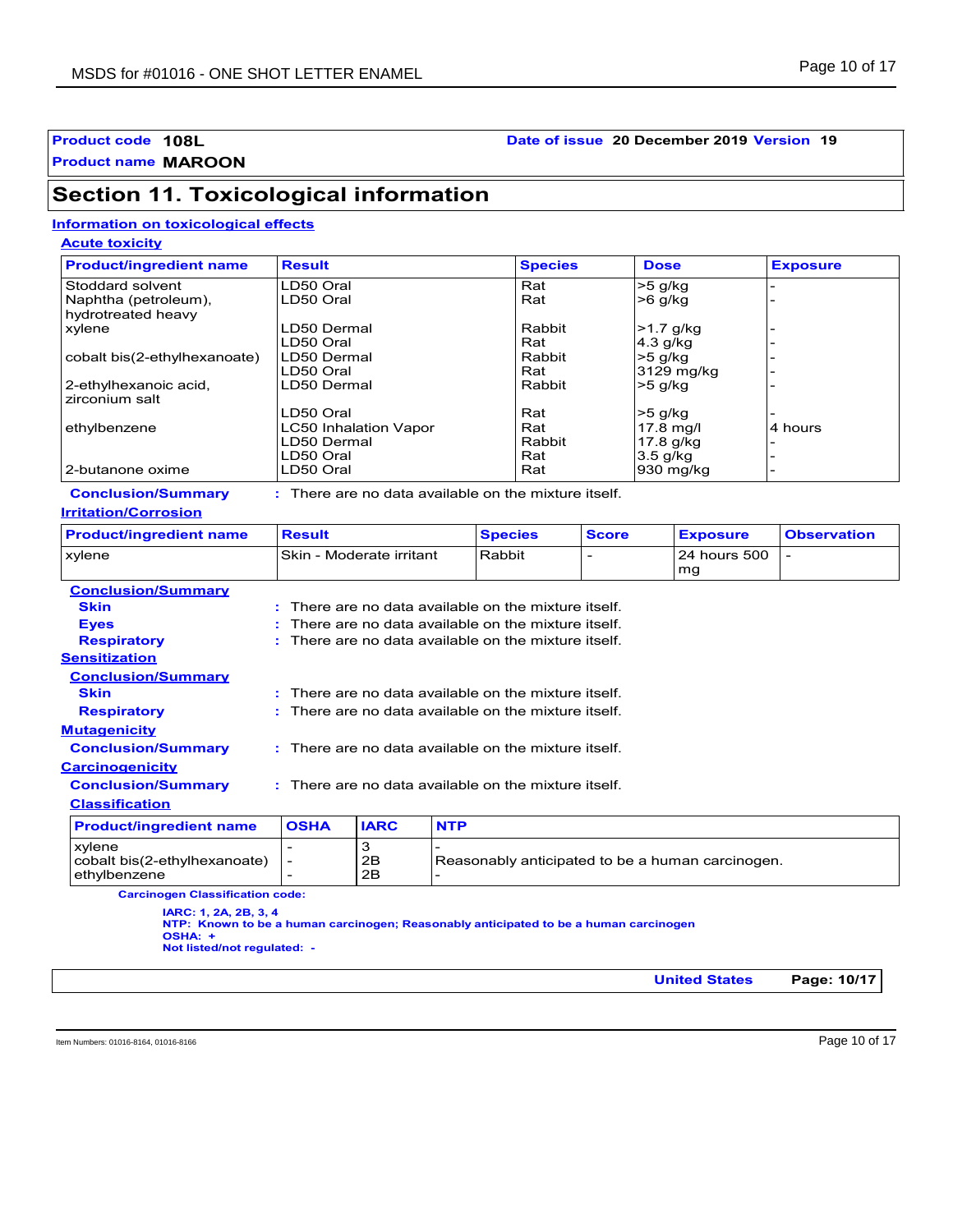### **Product code 108L Date of issue 20 December 2019 Version 19**

# **Section 11. Toxicological information**

#### **Reproductive toxicity**

**Conclusion/Summary :**

There are no data available on the mixture itself.

#### **Teratogenicity**

**Conclusion/Summary :** There are no data available on the mixture itself.

**Specific target organ toxicity (single exposure)**

| <b>Name</b>                             | <b>Category</b> | <b>Route of</b><br>exposure | <b>Target organs</b>              |
|-----------------------------------------|-----------------|-----------------------------|-----------------------------------|
| Naphtha (petroleum), hydrotreated heavy | Category 3      | Not applicable.             | Respiratory tract<br>l irritation |
| xylene                                  | Category 3      | Not applicable.             | Respiratory tract<br>irritation   |

#### **Specific target organ toxicity (repeated exposure)**

| <b>Name</b>      | <b>Category</b> | <b>Route of</b><br><b>exposure</b> | <b>Target organs</b>            |
|------------------|-----------------|------------------------------------|---------------------------------|
| Stoddard solvent | Category 1      | <b>Not determined</b>              | central nervous<br>system (CNS) |
| ethylbenzene     | Category 2      | Not determined                     | hearing organs                  |

**Target organs :** Contains material which causes damage to the following organs: brain, central nervous system (CNS).

Contains material which may cause damage to the following organs: blood, kidneys, lungs, the nervous system, liver, upper respiratory tract, skin, eye, lens or cornea, testes.

#### **Aspiration hazard**

| <b>Result</b>                         |
|---------------------------------------|
| <b>ASPIRATION HAZARD - Category 1</b> |
| <b>ASPIRATION HAZARD - Category 1</b> |
| <b>ASPIRATION HAZARD - Category 1</b> |
| <b>ASPIRATION HAZARD - Category 1</b> |
| <b>ASPIRATION HAZARD - Category 1</b> |
|                                       |

#### **Information on the likely routes of exposure**

| <b>Potential acute health effects</b> |                                                                                                                           |
|---------------------------------------|---------------------------------------------------------------------------------------------------------------------------|
| Eye contact                           | : Causes serious eye irritation.                                                                                          |
| <b>Inhalation</b>                     | No known significant effects or critical hazards.                                                                         |
| <b>Skin contact</b>                   | Defatting to the skin. May cause skin dryness and irritation. May cause an allergic skin<br>reaction                      |
| <b>Ingestion</b>                      | : No known significant effects or critical hazards.                                                                       |
| <b>Over-exposure signs/symptoms</b>   |                                                                                                                           |
| <b>Eye contact</b>                    | : Adverse symptoms may include the following:<br>pain or irritation<br>watering<br>redness                                |
| <b>Inhalation</b><br>÷.               | Adverse symptoms may include the following:<br>reduced fetal weight<br>increase in fetal deaths<br>skeletal malformations |
|                                       | <b>United States</b><br>Page: 11/17                                                                                       |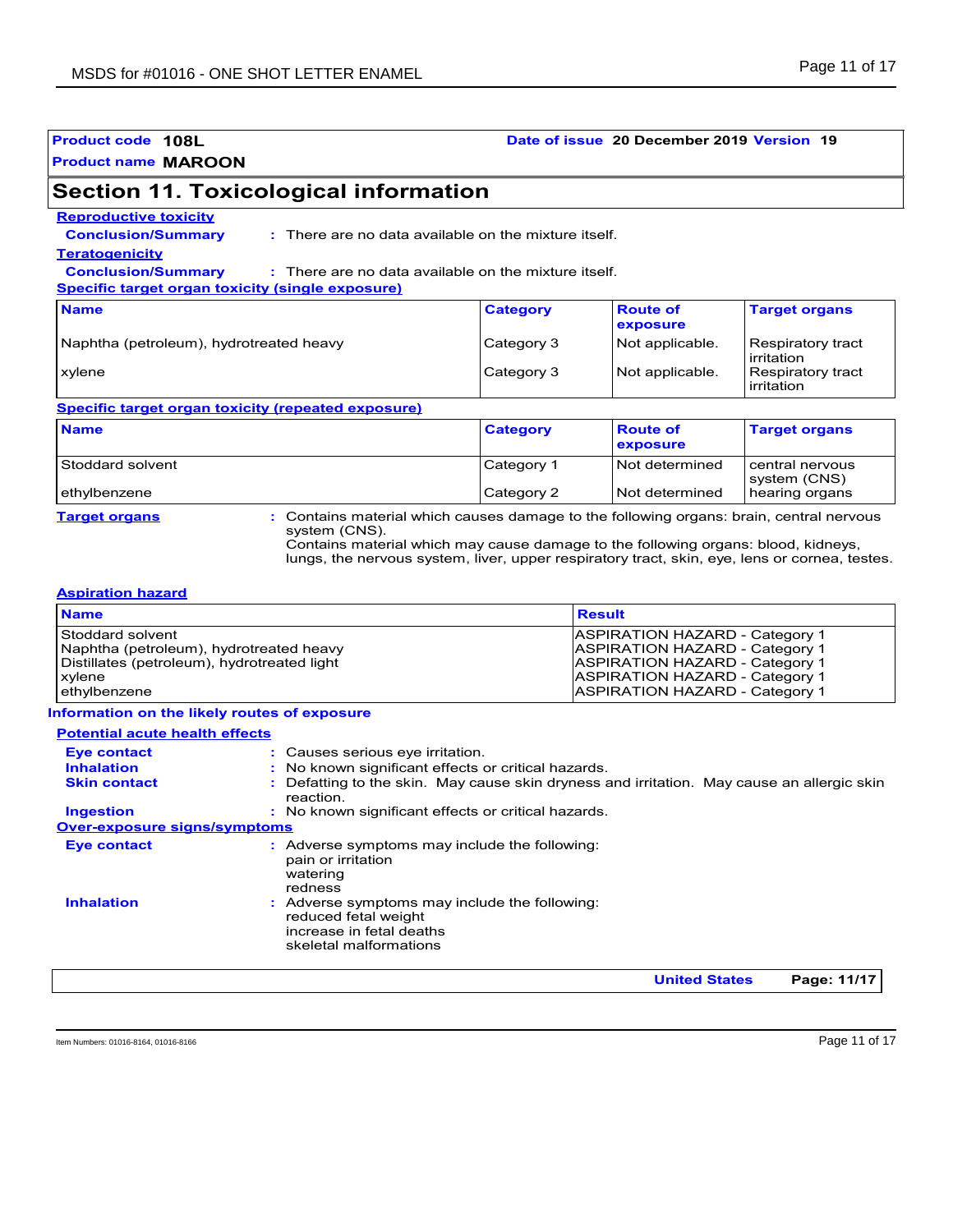**Product code 108L Date of issue 20 December 2019 Version 19**

#### **Section 11. Toxicological information Conclusion/Summary : General : Carcinogenicity : Mutagenicity : Teratogenicity : Developmental effects : Fertility effects : Potential chronic health effects Delayed and immediate effects and also chronic effects from short and long term exposure Numerical measures of toxicity Acute toxicity estimates Potential immediate effects :** There are no data available on the mixture itself. **Short term exposure Potential delayed effects : Potential immediate effects :** There are no data available on the mixture itself. **Long term exposure Potential delayed effects : Skin contact Ingestion Business:** Adverse symptoms may include the following: reduced fetal weight increase in fetal deaths skeletal malformations Adverse symptoms may include the following: **:** irritation redness dryness cracking reduced fetal weight increase in fetal deaths skeletal malformations : May cause cancer. Risk of cancer depends on duration and level of exposure. There are no data available on the mixture itself. Exposure to component solvent vapor concentrations in excess of the stated occupational exposure limit may result in adverse health effects such as mucous membrane and respiratory system irritation and adverse effects on the kidneys, liver and central nervous system. Symptoms and signs include headache, dizziness, fatigue, muscular weakness, drowsiness and, in extreme cases, loss of consciousness. Solvents may cause some of the above effects by absorption through the skin. There is some evidence that repeated exposure to organic solvent vapors in combination with constant loud noise can cause greater hearing loss than expected from exposure to noise alone. If splashed in the eyes, the liquid may cause irritation and reversible damage. Ingestion may cause nausea, diarrhea and vomiting. This takes into account, where known, delayed and immediate effects and also chronic effects of components from short-term and long-term exposure by oral, inhalation and dermal routes of exposure and eye contact. Causes damage to organs through prolonged or repeated exposure. Prolonged or repeated contact can defat the skin and lead to irritation, cracking and/or dermatitis. Once sensitized, a severe allergic reaction may occur when subsequently exposed to very low levels. Suspected of damaging the unborn child. : No known significant effects or critical hazards. : No known significant effects or critical hazards. May damage fertility. There are no data available on the mixture itself. There are no data available on the mixture itself.

**United States Page: 12/17**

Item Numbers: 01016-8164, 01016-8166 Page 12 of 17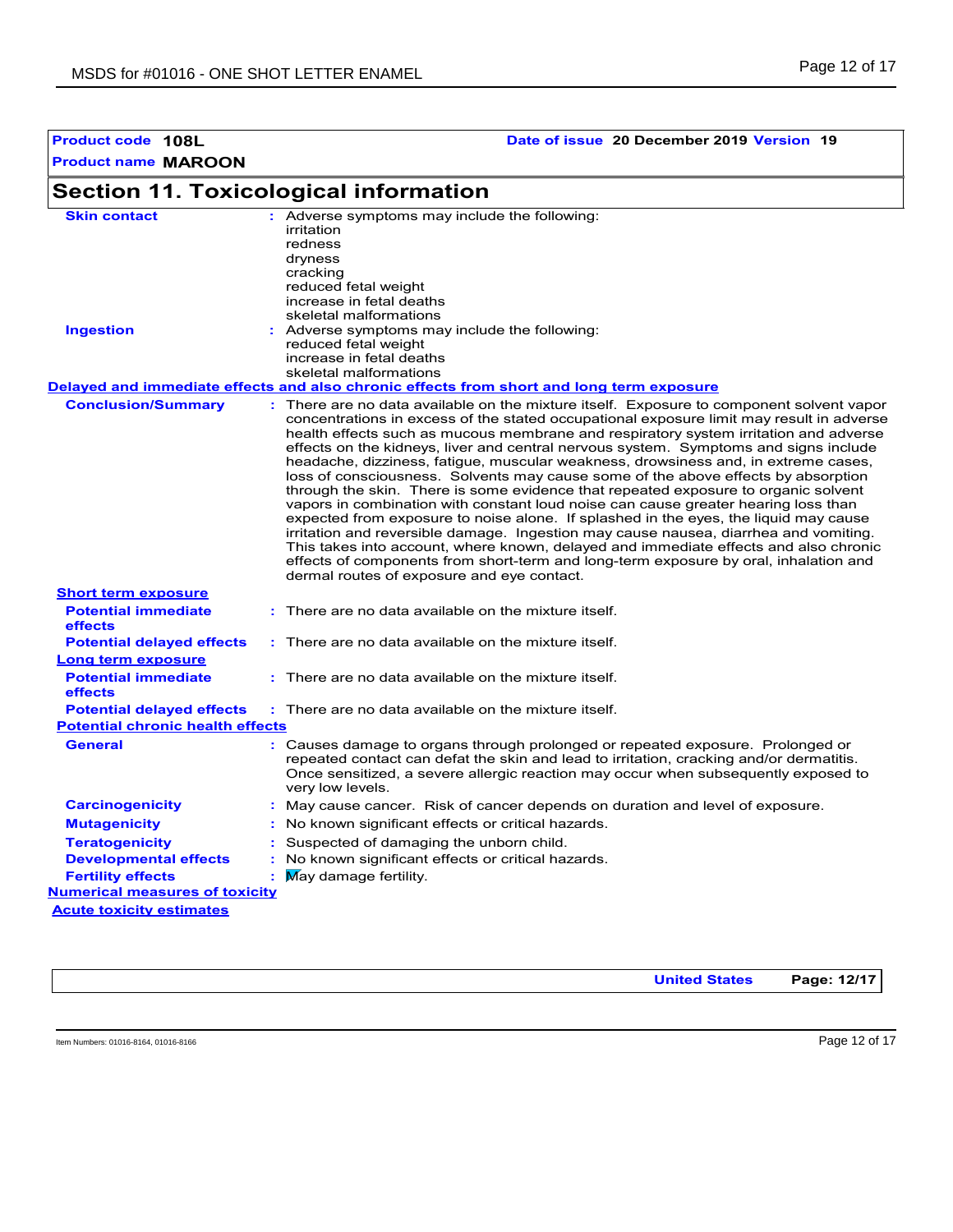| <b>Product code 108L</b>                                |                          |                          | Date of issue 20 December 2019 Version 19 |                                  |                                                |
|---------------------------------------------------------|--------------------------|--------------------------|-------------------------------------------|----------------------------------|------------------------------------------------|
| <b>Product name MAROON</b>                              |                          |                          |                                           |                                  |                                                |
| <b>Section 11. Toxicological information</b>            |                          |                          |                                           |                                  |                                                |
| <b>Product/ingredient name</b>                          | Oral (mg/<br>kq          | <b>Dermal</b><br>(mg/kg) | Inhalation<br>(gases)<br>(ppm)            | Inhalation<br>(vapors)<br>(mg/l) | <b>Inhalation</b><br>(dusts and<br>mists) (mg/ |
| <b>MAROON</b><br>xylene<br>cobalt bis(2-ethylhexanoate) | 124140.2<br>4300<br>3129 | 6634.2<br>1100<br>N/A    | N/A<br>N/A<br>N/A                         | 66.3<br>11<br>N/A                | 9<br>1.5<br>N/A                                |

# **Section 12. Ecological information**

| <b>Toxicity</b>                          |                                        |                |                 |
|------------------------------------------|----------------------------------------|----------------|-----------------|
| <b>Product/ingredient name</b>           | <b>Result</b>                          | <b>Species</b> | <b>Exposure</b> |
| ∣2-ethylhexanoic acid,<br>zirconium salt | Acute LC50 >100 mg/l                   | Fish           | 96 hours        |
| l ethvlbenzene                           | Acute LC50 150 to 200 mg/l Fresh water | l Fish         | 96 hours        |

ethylbenzene 3500 17800 N/A 17.8 1.5 ethylbenzene ethylbenzene ethylbenzene ethylbenzene ethylbenzene ethylbenzene ethylbenzene ethylbenzene ethylbenzene ethylbenzene ethylbenzene ethylbenzene ethylbenzene ethylbenzene ethylbenzene ethylbenzene ethylbenzene e

#### **Persistence and degradability**

| <b>Product/ingredient name</b>                          | <b>Aquatic half-life</b> | <b>Photolysis</b> | <b>Biodegradability</b> |
|---------------------------------------------------------|--------------------------|-------------------|-------------------------|
| Distillates (petroleum),<br><b>I</b> hydrotreated light |                          |                   | Readily                 |
| xvlene<br>ethylbenzene                                  |                          |                   | Readily<br>Readily      |

#### **Bioaccumulative potential**

| <b>Product/ingredient name</b> | $LogP_{ow}$  | <b>BCF</b>  | <b>Potential</b> |
|--------------------------------|--------------|-------------|------------------|
| Stoddard solvent               | 3.16 to 7.06 |             | high             |
| Distillates (petroleum),       |              | 159         | low              |
| hydrotreated light             |              |             |                  |
| <b>xylene</b>                  | 3.16         | 7.4 to 18.5 | low              |
| ethylbenzene                   | 3.15         | 79.43       | low              |
| 2-butanone oxime               | 0.63         | 5.01        | low              |

#### **Mobility in soil**

**Soil/water partition coefficient (KOC)**

**:** Not available.

**United States Page: 13/17**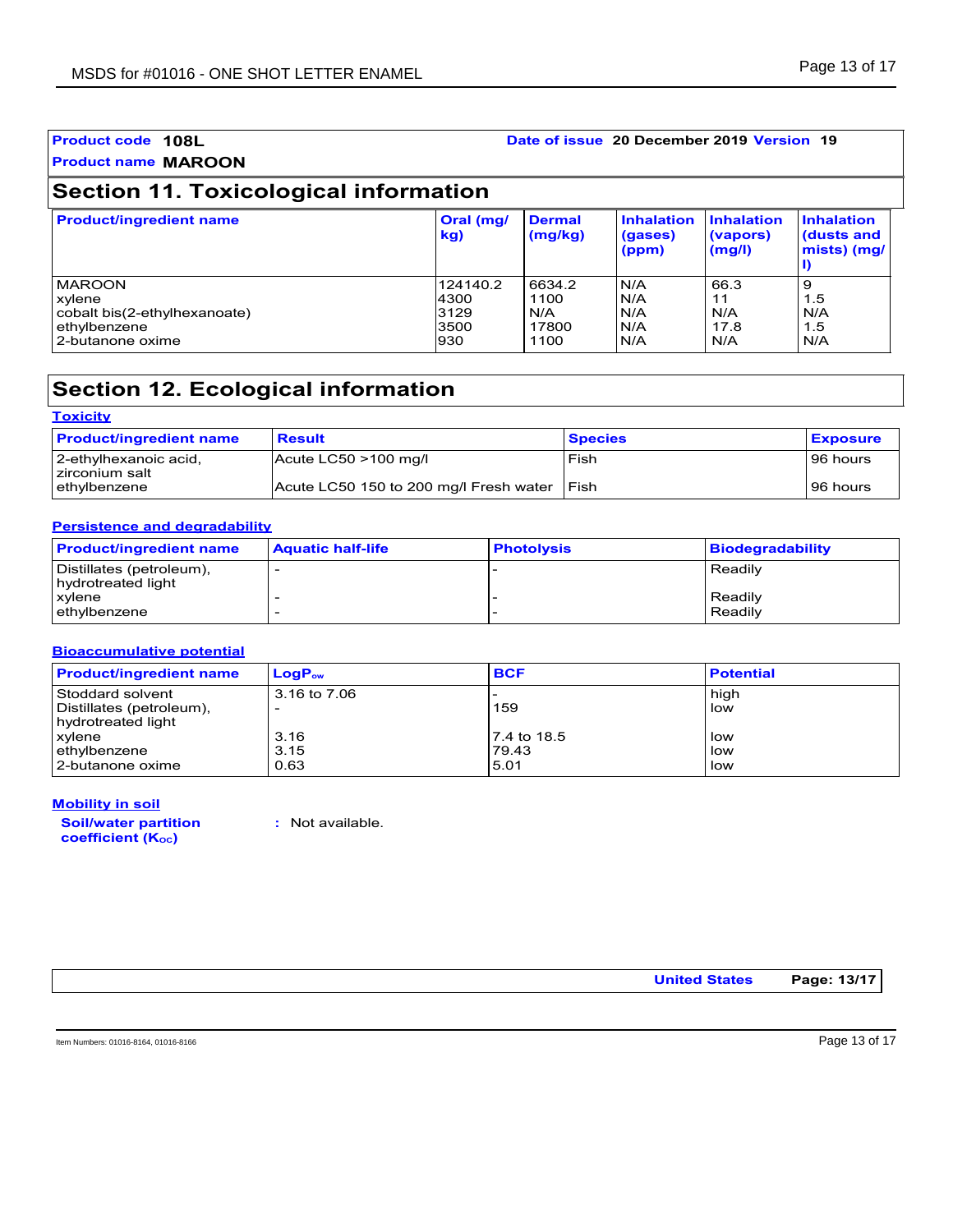#### **Product code 108L Date of issue 20 December 2019 Version 19**

# **Section 13. Disposal considerations**

| <b>Disposal methods</b> | : The generation of waste should be avoided or minimized wherever possible. Disposal<br>of this product, solutions and any by-products should at all times comply with the<br>requirements of environmental protection and waste disposal legislation and any<br>regional local authority requirements. Dispose of surplus and non-recyclable products<br>via a licensed waste disposal contractor. Waste should not be disposed of untreated to<br>the sewer unless fully compliant with the requirements of all authorities with jurisdiction.<br>Waste packaging should be recycled. Incineration or landfill should only be considered<br>when recycling is not feasible. This material and its container must be disposed of in a<br>safe way. Care should be taken when handling emptied containers that have not been<br>cleaned or rinsed out. Empty containers or liners may retain some product residues.<br>Vapor from product residues may create a highly flammable or explosive atmosphere<br>inside the container. Do not cut, weld or grind used containers unless they have been<br>cleaned thoroughly internally. Avoid dispersal of spilled material and runoff and contact<br>with soil, waterways, drains and sewers. |
|-------------------------|--------------------------------------------------------------------------------------------------------------------------------------------------------------------------------------------------------------------------------------------------------------------------------------------------------------------------------------------------------------------------------------------------------------------------------------------------------------------------------------------------------------------------------------------------------------------------------------------------------------------------------------------------------------------------------------------------------------------------------------------------------------------------------------------------------------------------------------------------------------------------------------------------------------------------------------------------------------------------------------------------------------------------------------------------------------------------------------------------------------------------------------------------------------------------------------------------------------------------------------------|
|                         | Dieneeel ebeuld he in secondance with applicable regional, petional and local lowe and requisions                                                                                                                                                                                                                                                                                                                                                                                                                                                                                                                                                                                                                                                                                                                                                                                                                                                                                                                                                                                                                                                                                                                                          |

**Disposal should be in accordance with applicable regional, national and local laws and regulations. Refer to Section 7: HANDLING AND STORAGE and Section 8: EXPOSURE CONTROLS/PERSONAL PROTECTION for additional handling information and protection of employees. Section 6. Accidental release measures**

# **14. Transport information**

|                                         | <b>DOT</b>      | <b>IMDG</b>     | <b>IATA</b>     |
|-----------------------------------------|-----------------|-----------------|-----------------|
| <b>UN number</b>                        | UN1263          | UN1263          | UN1263          |
| <b>UN proper shipping</b><br>name       | PAINT           | <b>PAINT</b>    | PAINT           |
| <b>Transport hazard class 3</b><br>(es) |                 | 3               | 3               |
| <b>Packing group</b>                    | Ш               | Ш               | Ш               |
| <b>Environmental hazards</b>            | lNo.            | No.             | No.             |
| <b>Marine pollutant</b><br>substances   | Not applicable. | Not applicable. | Not applicable. |
| <b>Product RQ (lbs)</b>                 | 7395.1          | Not applicable. | Not applicable. |
| <b>RQ substances</b>                    | (xylene)        | Not applicable. | Not applicable. |

**Special precautions for user Transport within user's premises:** always transport in closed containers that are **: Additional information** This product may be re-classified as "Combustible Liquid," unless transported by vessel or aircraft. **:** Non-bulk packages (less than or equal to 119 gal) of combustible liquids are not regulated as hazardous materials in package sizes less than the product reportable quantity. None identified. **: DOT IMDG IATA :** None identified.

upright and secure. Ensure that persons transporting the product know what to do in the event of an accident or spillage.

**United States Page: 14/17**

Item Numbers: 01016-8164, 01016-8166 Page 14 of 17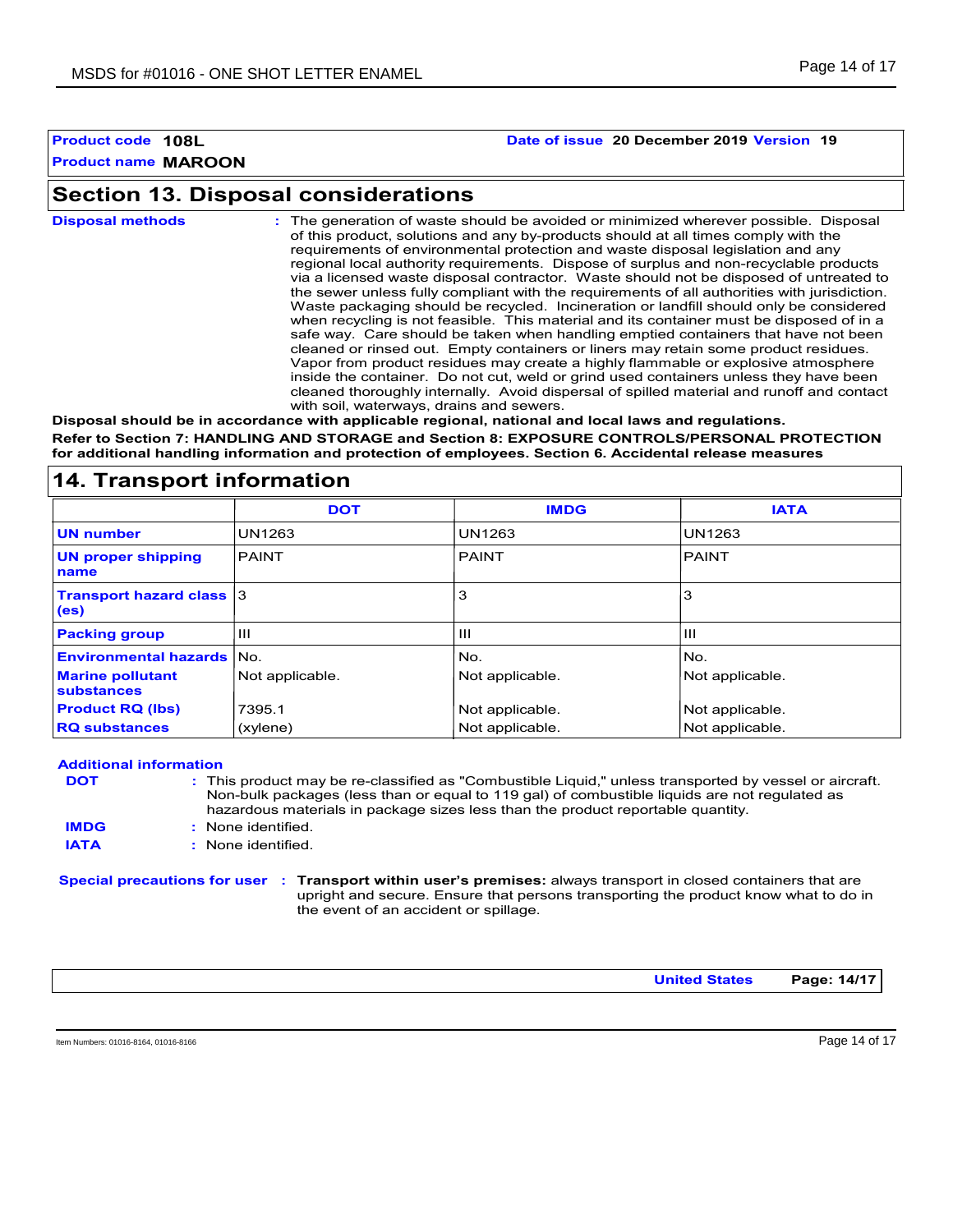**Product code 108L Date of issue 20 December 2019 Version 19**

# **Section 15. Regulatory information**

#### **United States**

**United States inventory (TSCA 8b) :** All components are listed or exempted.

**SARA 302/304**

**SARA 304 RQ :** Not applicable.

**Composition/information on ingredients**

No products were found.

#### **SARA 311/312**

| <b>Classification</b> | $\frac{1}{2}$ $\mathsf{P}$ LAMMABLE LIQUIDS - Category 3<br>EYE IRRITATION - Category 2A<br><b>SKIN SENSITIZATION - Category 1</b><br>CARCINOGENICITY - Category 1B<br>TOXIC TO REPRODUCTION (Fertility) - Category 1B<br>TOXIC TO REPRODUCTION (Unborn child) - Category 2<br>SPECIFIC TARGET ORGAN TOXICITY (REPEATED EXPOSURE) (central nervous<br>system (CNS)) - Category 1 |
|-----------------------|----------------------------------------------------------------------------------------------------------------------------------------------------------------------------------------------------------------------------------------------------------------------------------------------------------------------------------------------------------------------------------|
|                       | HNOC - Defatting irritant                                                                                                                                                                                                                                                                                                                                                        |

### **Composition/information on ingredients**

| <b>Name</b>                                                                                                       | $\frac{9}{6}$ | <b>Classification</b>                                                                                                                                                                                                                                                                                                                        |
|-------------------------------------------------------------------------------------------------------------------|---------------|----------------------------------------------------------------------------------------------------------------------------------------------------------------------------------------------------------------------------------------------------------------------------------------------------------------------------------------------|
| Stoddard solvent                                                                                                  | $≥10 - ≤20$   | FLAMMABLE LIQUIDS - Category 3<br><b>EYE IRRITATION - Category 2A</b><br>SPECIFIC TARGET ORGAN TOXICITY (REPEATED<br>EXPOSURE) (central nervous system (CNS)) - Category 1<br><b>ASPIRATION HAZARD - Category 1</b><br>HNOC - Defatting irritant                                                                                             |
| Naphtha (petroleum),<br>hydrotreated heavy                                                                        | $≥10 - ≤18$   | FLAMMABLE LIQUIDS - Category 4<br>EYE IRRITATION - Category 2A<br>SPECIFIC TARGET ORGAN TOXICITY (SINGLE EXPOSURE)<br>(Respiratory tract irritation) - Category 3<br><b>ASPIRATION HAZARD - Category 1</b><br>HNOC - Defatting irritant                                                                                                      |
| Distillates (petroleum),<br>hydrotreated light                                                                    | $≥5.0 - ≤10$  | <b>ASPIRATION HAZARD - Category 1</b>                                                                                                                                                                                                                                                                                                        |
| manganese, 4-[(4-chloro-<br>5-methyl-2-sulfophenyl)azo]<br>-3-hydroxy-<br>2-naphthalenecarboxylic acid<br>complex | $≥5.0 - ≤10$  | <b>EYE IRRITATION - Category 2A</b>                                                                                                                                                                                                                                                                                                          |
| xylene                                                                                                            | $≤1.6$        | FLAMMABLE LIQUIDS - Category 3<br>ACUTE TOXICITY (dermal) - Category 4<br><b>ACUTE TOXICITY (inhalation) - Category 4</b><br><b>SKIN IRRITATION - Category 2</b><br>EYE IRRITATION - Category 2A<br>SPECIFIC TARGET ORGAN TOXICITY (SINGLE EXPOSURE)<br>(Respiratory tract irritation) - Category 3<br><b>ASPIRATION HAZARD - Category 1</b> |
| cobalt bis(2-ethylhexanoate)                                                                                      | 1.0           | EYE IRRITATION - Category 2A<br>SKIN SENSITIZATION - Category 1A<br>CARCINOGENICITY - Category 1B                                                                                                                                                                                                                                            |
|                                                                                                                   |               | <b>United States</b><br>Page: 15/17                                                                                                                                                                                                                                                                                                          |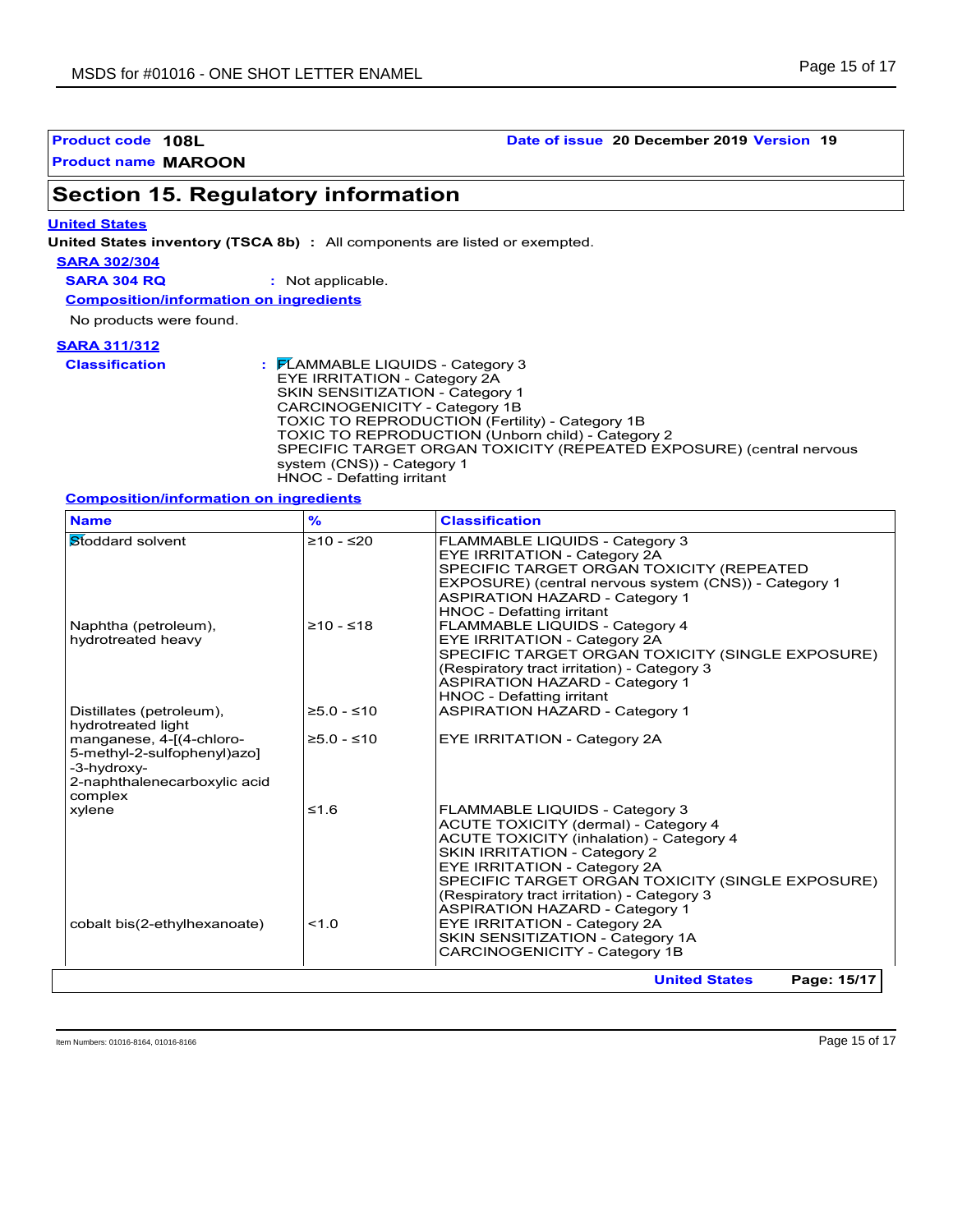# **Product name MAROON Product code 108L Date of issue 20 December 2019 Version 19**

# **Section 15. Regulatory information**

| 2-ethylhexanoic acid, zirconium | ≤1.0  | TOXIC TO REPRODUCTION (Fertility) - Category 1B<br><b>COMBUSTIBLE DUSTS</b> |
|---------------------------------|-------|-----------------------------------------------------------------------------|
| salt                            |       | TOXIC TO REPRODUCTION (Fertility) (oral) - Category 2                       |
|                                 |       | TOXIC TO REPRODUCTION (Unborn child) (oral) - Category 2                    |
| ethylbenzene                    | < 1.0 | <b>FLAMMABLE LIQUIDS - Category 2</b>                                       |
|                                 |       | <b>ACUTE TOXICITY (inhalation) - Category 4</b>                             |
|                                 |       | CARCINOGENICITY - Category 2                                                |
|                                 |       | SPECIFIC TARGET ORGAN TOXICITY (REPEATED                                    |
|                                 |       | EXPOSURE) (hearing organs) - Category 2                                     |
|                                 |       | <b>ASPIRATION HAZARD - Category 1</b>                                       |
|                                 |       | <b>HNOC - Defatting irritant</b>                                            |
| 2-butanone oxime                | < 1.0 | FLAMMABLE LIQUIDS - Category 4                                              |
|                                 |       | ACUTE TOXICITY (oral) - Category 4                                          |
|                                 |       | ACUTE TOXICITY (dermal) - Category 4                                        |
|                                 |       | SERIOUS EYE DAMAGE - Category 1                                             |
|                                 |       | SKIN SENSITIZATION - Category 1B                                            |
|                                 |       | <b>CARCINOGENICITY - Category 2</b>                                         |

|                              | <b>Chemical name</b>                                                                                      | <b>CAS number</b>                 | <b>Concentration</b>                  |
|------------------------------|-----------------------------------------------------------------------------------------------------------|-----------------------------------|---------------------------------------|
| <b>Supplier notification</b> | manganese, 4-[(4-chloro-5-methyl-2-sulfophenyl)<br>azo]-3-hydroxy-2-naphthalenecarboxylic acid<br>complex | 12238-31-2                        | $3 - 7$                               |
|                              | xvlene<br>cobalt bis(2-ethylhexanoate)<br>ethylbenzene                                                    | 1330-20-7<br>136-52-7<br>100-41-4 | $0.5 - 1.5$<br>$0.1 - 1$<br>$0.1 - 1$ |

SARA 313 notifications must not be detached from the SDS and any copying and redistribution of the SDS shall include copying and redistribution of the notice attached to copies of the SDS subsequently redistributed.

**Additional environmental information is contained on the Environmental Data Sheet for this product, which can be obtained from your PPG representative.**

#### **California Prop. 65**

**WARNING**: Cancer - www.P65Warnings.ca.gov.

# **Section 16. Other information**

```
Health : 2 * Flammability : 2 Physical hazards : 0
                                0
```
( \* ) - Chronic effects

**Caution: HMIS® ratings are based on a 0-4 rating scale, with 0 representing minimal hazards or risks, and 4 representing significant hazards or risks. Although HMIS® ratings and the associated label are not required on MSDSs or products leaving a facility under 29 CFR 1910.1200, the preparer may choose to provide them. HMIS® ratings are to be used with a fully implemented HMIS® program. HMIS® is a registered trademark and service mark of the American Coatings Association, Inc.**

#### **The customer is responsible for determining the PPE code for this material. For more information on HMIS® Personal Protective Equipment (PPE) codes, consult the HMIS® Implementation Manual.**

**National Fire Protection Association (U.S.A.)**

Instability : 0 **Health**: 2 **Flammability**: 2 **Instability**: 0 **Date of previous issue : 11/10/2019 Organization that prepared the MSDS :** EHS

**United States Page: 16/17**